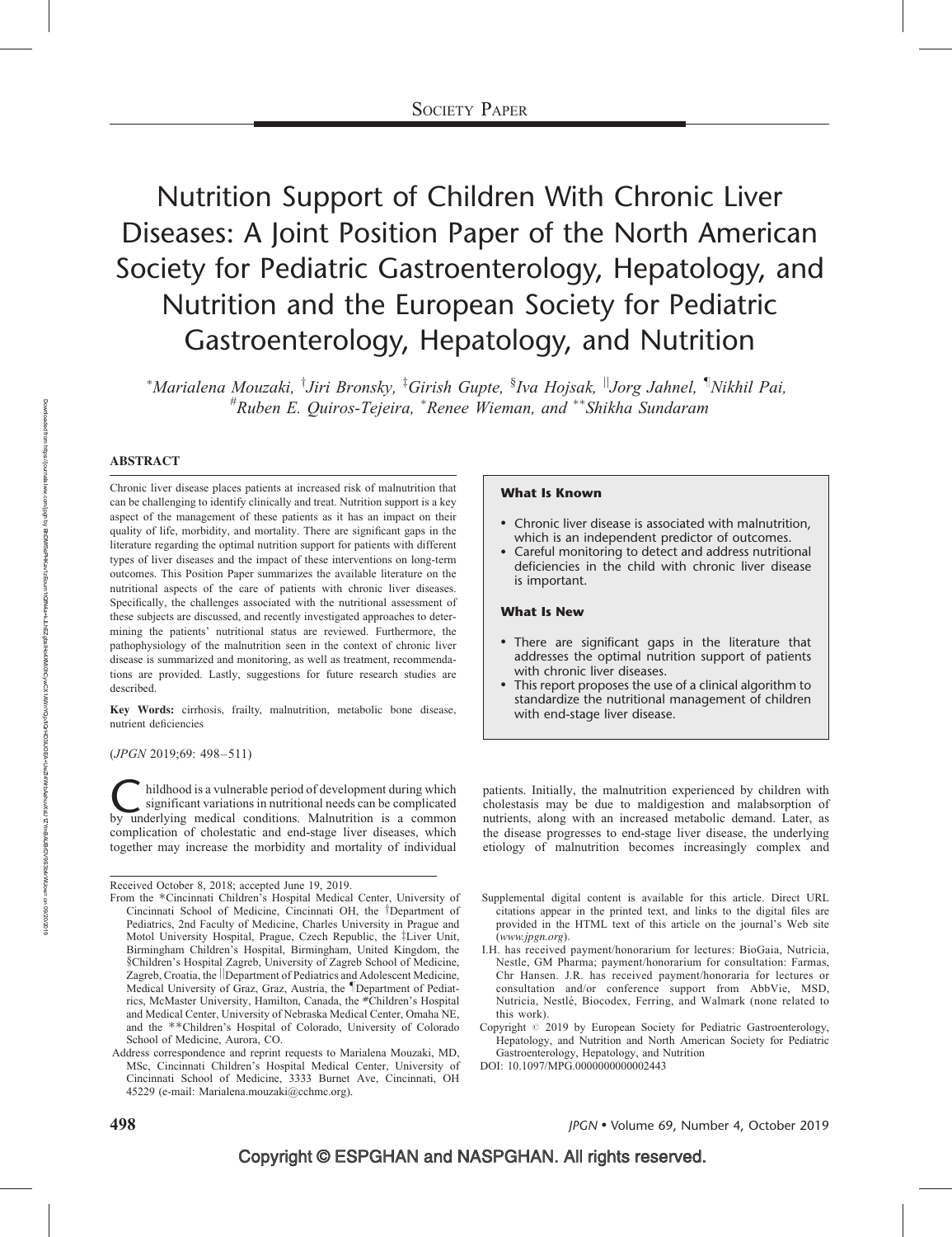



includes factors such as anorexia, nausea and vomiting, abnormal nutrient metabolism, increased energy expenditure, maldigestion/ malabsorption and may also be iatrogenic (Fig. 1). In children with chronic cholestatic and/or end-stage liver disease, there is a definitive need to identify nutritional deficiencies early and to initiate nutritional interventions to both optimize appropriate development and prevent further complications. This is particularly critical in children with end-stage liver disease requiring transplantation, as optimized pre-transplant nutrition may hasten post-transplant recovery while simultaneously decreasing complications. Nutrition support should ideally occur using a multifaceted approach, including detailed investigations of dietary intake and nutritional status, personalized dietary prescriptions and ongoing assessments of nutritional status to guide nutritional interventions. The objective of this Position Paper is to summarize the available literature on the topic of nutrition in chronic pediatric liver disease, provide clinicians with guidance regarding the diagnosis and management of the nutritional issues that occur in this context and highlight areas that require further research.

### **METHODS**

An outline of the desired content of this Position Paper was developed by the authors, who are members of the Nutrition and Hepatology Committees of the North American and European Societies of Pediatric Gastroenterology, Hepatology and Nutrition (NASPGHAN and ESPGHAN) and was approved by the NASP-GHAN and ESPGHAN Councils. Appropriate terms based on this outline, including cholestasis, end-stage liver disease, nutrition, nutritional assessment, and nutritional status were used to search the literature using PubMed, Scopus, CINAHL, and Embase databases up to December 31, 2018. A complete list of search terms can be found in the supplementary materials (Supplemental Digital Content, [http://links.lww.com/MPG/B686\)](http://links.lww.com/MPG/B686). Reviews, case reports, and non-English literature were excluded.

Individual authors were responsible for specific sections of the document, with all co-authors reviewing and editing each section in draft form. All recommendations were made based on the available literature; each author initially providing recommendations for their section. These recommendations were modified on further electronic and phone call communication that ultimately led to the final recommendations that were agreed upon by all the authors (100% agreement was reached for all recommendations).

### NUTRITIONAL STATUS ASSESSMENT

This section will review general considerations for performing a nutritional status assessment on patients with cholestasis and cirrhosis. Disease-specific details regarding the nutritional aspects of care are discussed later in this Position Paper.

### History and Physical Examination

A thorough nutritional assessment should start with the patient's medical history as it pertains to the underlying liver disease and associated comorbidities. It is important to determine whether the patient suffers from conditions that may impact enteral intake, such as dental disease or dysphagia. A review of medications may identify side effects that affect intake. Lastly, socioeconomic factors, such as access to food and vitamins or supplements, should be explored, as they may affect nutritional interventions and/or outcomes.

In terms of anthropometrics, an appropriately measured length (for those  $\langle 2 \rangle$  years) or height (for those  $\geq 2$  years; [http://](http://www.who.int/childgrowth/training/module_b_measuring_growth.pdf) [www.who.int/childgrowth/training/module\\_b\\_measuring\\_-](http://www.who.int/childgrowth/training/module_b_measuring_growth.pdf)

[growth.pdf\)](http://www.who.int/childgrowth/training/module_b_measuring_growth.pdf) may be more meaningful in assessing nutritional status than weight (1), particularly in the context of ascites, fluid overload and/or organomegaly. Because poor growth (stunting) is suggestive of chronic malnutrition, and the underlying liver disease (eg, Alagille syndrome) can also affect length/height measurements, other anthropometrics should be used to determine short-term changes in the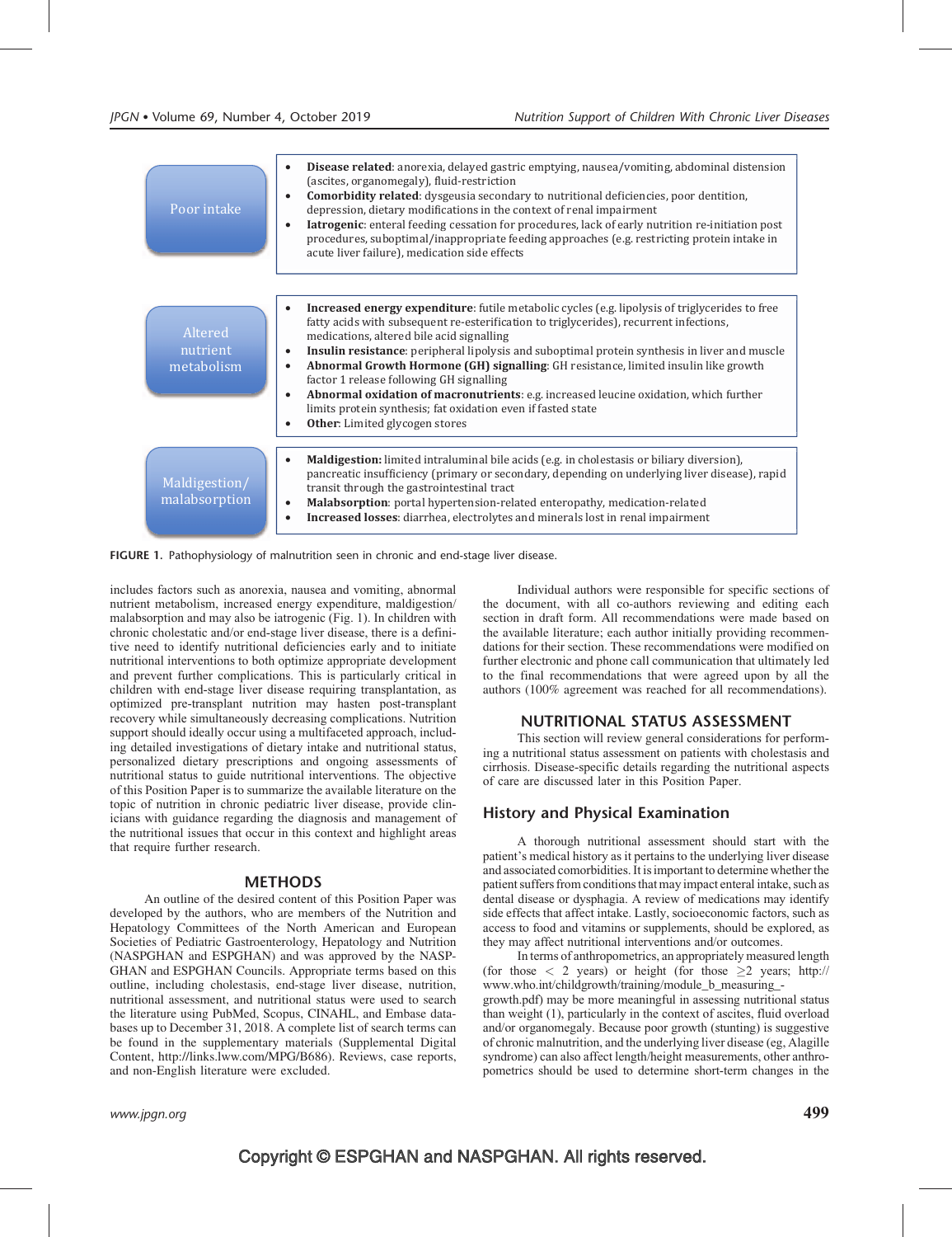|                  | Clinical examination finding           | Deficiency                             |
|------------------|----------------------------------------|----------------------------------------|
| General          | Edema                                  | Protein                                |
| <b>HEENT</b>     | Angular cheilitis                      | Iron                                   |
|                  | Glossitis                              | Vitamin B complex                      |
|                  | Dry eyes, decreased tears              | Vitamin A                              |
|                  | Gingival hyperplasia                   | Vitamin C                              |
| Respiratory      | Tachypnea                              | Thiamine (acidosis)                    |
|                  |                                        | Protein (excess; ammonium)             |
| Cardio-vascular  | Tachycardia (due to heart failure)     | Protein, thiamine, selenium, carnitine |
|                  | Tachycardia (due to anemia)            | Iron, vitamin B12                      |
| Musculoskeletal  | Widened wrists, rachitic rosary        | Vitamin D                              |
|                  | Fractures                              | Vitamin D, vitamin K, Ca, Mg, P        |
|                  | Bone pain                              | Vitamin C, vitamin A (excess)          |
|                  | Muscle aches or cramps                 | Carnitine, Ca, Mg                      |
| Neurologic       | Loss of DTR, truncal and limb ataxia   | Vitamin E                              |
|                  | Ophthalmoplegia, peripheral neuropathy | Vitamin E, thiamine                    |
|                  | Numbness, paresthesias                 | <b>EFAD</b>                            |
| Skin             | Perifollicular keratosis               | Vitamin A                              |
|                  | Alopecia, periorificial rashes         | Zinc                                   |
|                  | Dry/rough skin                         | Essential fatty acid deficiency        |
|                  | Petechiae, purpura                     | Vitamins K/C                           |
|                  | Beau's lines in nails                  | Protein                                |
|                  | Poor wound healing                     | Protein, vitamins A/C, copper, zinc    |
|                  | Hair discoloration                     | Protein                                |
| Gastrointestinal | Diarrhea                               | Zinc                                   |
|                  |                                        | Protein                                |

#### TABLE 1. Focused physical examination of patients with cholestatic or end-stage liver disease

 $EFAD =$  essential fatty acid deficiency;  $HEENT =$  head, ears, eyes, nose, throat.

nutritional status. Mid upper arm circumference (MUAC) and triceps skin folds (TSF) are useful in this context, as they are less likely to be affected by fluid overload or other complications of end-stage liver disease, are sensitive to short-term nutritional status changes and, in addition, provide information regarding the patients' body composition. MUAC is a reflection of both muscle mass and adipose tissue, whereas TSF reflects adiposity. These anthropometrics have been shown to be predictive of growth in children with chronic liver diseases (2). In addition, MUAC  $z$  score is an independent indicator of pediatric malnutrition (3). Serial anthropometric measurements are recommended to evaluate the impact and adequacy of nutritional interventions (4). The frequency of anthropometry depends on severity of malnutrition but can range from every 2 weeks to every 3 months. Beyond isolated anthropometric measurements, combinations of anthropometric changes and symptoms have been used (eg, in Subjective Global Assessment [SGA]) in adults to classify patients into well nourished, mildly malnourished, moderately malnourished, and severely malnourished. A modified version of the Subjective Global Assessment has been validated for use in pediatrics and shown to correlate with infectious complications, as well as hospital length of stay. This has not yet been validated in children with chronic/endstage liver diseases (5,6). Lastly, while a variety of nutritional screening tools have been developed for use in general pediatrics (7), they have not been validated in chronic pediatric liver disease, and as such, there is insufficient evidence to support the use of a particular screening tool in this context.

Patients with chronic liver diseases (particularly those with cholestasis) often have protein, essential fatty acid, and fat-soluble vitamin deficiencies. Other nutrients, such as B and C vitamins, carnitine, and selenium, are less likely to be affected, unless the patients are severely malnourished due to suboptimal intake or have specific comorbidities that are associated with nutrient losses (eg, loss of zinc with diarrhea or loss of B vitamins with hemodialysis). Physical examination findings associated with nutritional deficiencies, which should be considered in the differential diagnosis, are summarized in Table 1.

### Functional Assessment of Nutritional Status

Beyond static descriptions of anthropometrics and body composition, functional assessments may provide additional information regarding the nutritional status of patients. Handgrip strength is an example of a functional nutritional assessment, as it provides an estimate of muscle function. It can be measured easily at the bedside and its use for the determination of malnutrition is gaining popularity, including among adults with liver disease (8). Normative data for pediatric handgrip strength exist for children 4 years of age and older; however, its use in pediatric liver disease is limited and needs to be studied further  $(9-11)$ .

Frailty is another functional assessment that is in large part reflective of nutritional status. Frailty encompasses measures of slowness, weakness, shrinkage, exhaustion, and diminished activity. In adults with end stage liver disease, frailty correlates with morbidity and waitlist mortality (12). In adult patients listed for liver transplantation (LTx), frailty is associated with hospital length of stay and need for rehabilitation (13,14). Furthermore, frailty is superior to markers of liver disease severity, as an indicator of quality of life in this context (15). Modified measures of frailty (eg, frailty index: the combination of handgrip strength, chair stands, and balance) along with  $MELDNA<sup>+</sup>$  outperform either measure alone in terms of predicting 3-month liver transplant wait list mortality in adults (16). In pediatrics, frailty is a fairly novel concept. A modified version of frailty for pediatrics (measured using validated tests, such as the 6-minute walk for slowness, TSF for shrinkage, handgrip strength for weakness, PedsQL questionnaire for exhaustion, and a physical activity questionnaire to assess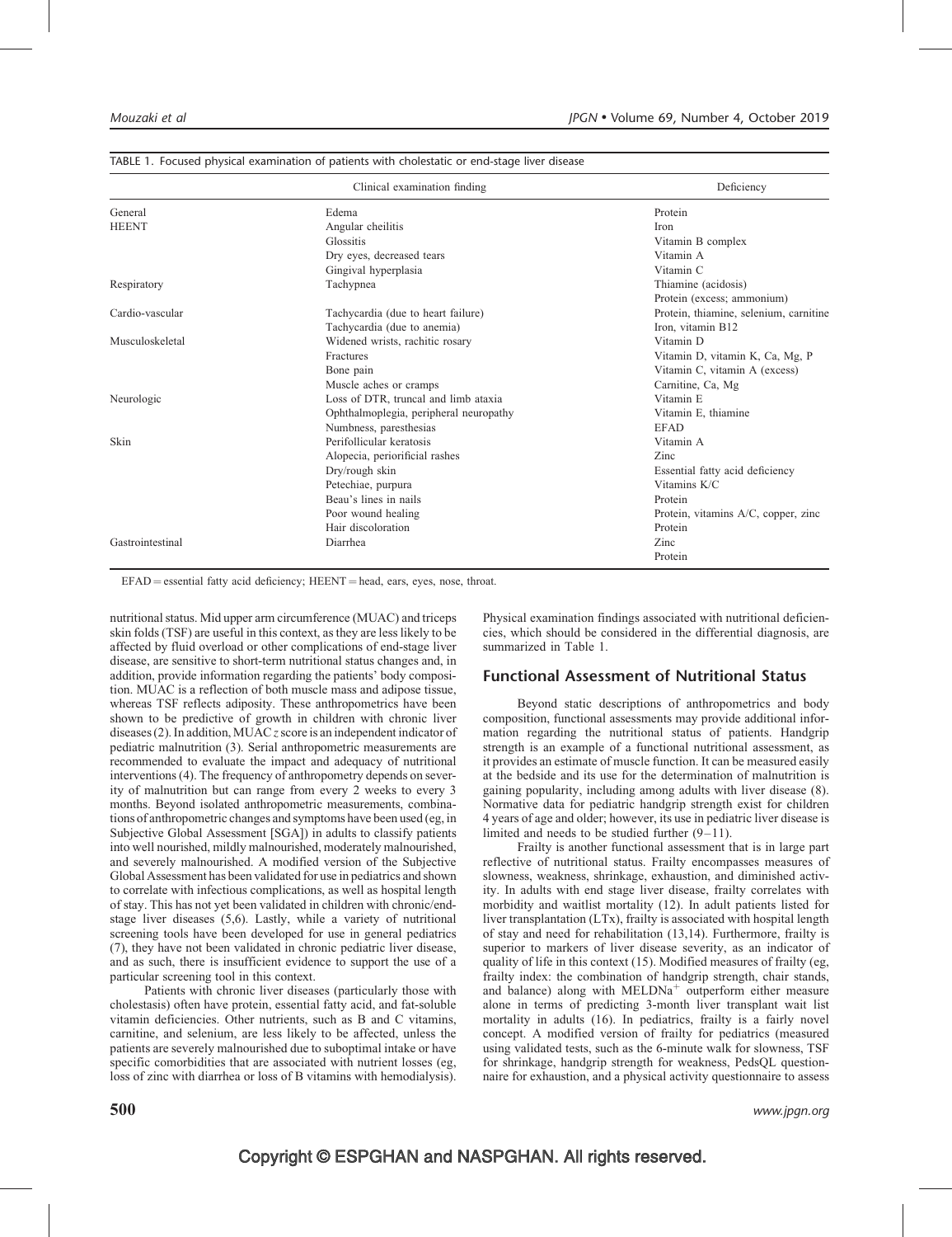diminished activity) was assessed in a recent multicenter study in children (17). In this study, frailty could distinguish children with chronic liver disease from those with end-stage liver disease. The utility of pediatric frailty assessment for the prediction of short- and long-term patient outcomes remains to be determined.

### Imaging Approaches to Determine Nutritional **Status**

The nutritional status of patients with chronic or end-stage liver disease can also be determined by imaging modalities that assess body composition. The tools most commonly used for this purpose are Dual-energy X-ray Absorptiometry (DXA) and bioelectrical impedance, although newer modalities, such as air displacement plethysmography, are becoming increasingly available. These modalities (DXA, bioelectrical impedance) provide a measure of fat and fat-free mass, which are helpful when designing a nutritional rehabilitation approach (eg, increased calories needed to increase fat mass, whereas an optimized energy-protein ratio, in conjunction with physical activity, is needed to increase fat-free mass). It should be noted that fluid overload decreases the accuracy of these tools (18). Information regarding fat and muscle mass can also be obtained through computed tomography scans or magnetic resonance imaging, which are typically obtained for other purposes. Currently, however, the radiation exposure from computed tomography scans, and the associated cost and possible need for sedation associated with magnetic resonance imaging scans prevent their routine clinical use in assessing body composition.

Sarcopenia, defined as severe muscle depletion, is a marker of poor nutritional status and is associated with waitlist mortality in adults with end-stage liver disease (19). Sarcopenia is also associated with morbidity (eg, risk of sepsis, hospital length of stay) and mortality following LTx (20,21). Nutrition support in the perioperative period aimed at reversing sarcopenia is associated with improved outcomes (22,23). In observational studies of children, imaging-based measurements of psoas muscle surface area have been used to determine the presence of sarcopenia (24,25). Limited data suggest that psoas muscle surface area is significantly lower in children with end-stage liver disease compared to healthy controls. This may serve as a complementary assessment of nutritional status, as it does not correlate with commonly used measures, such as weight (24,25). Future studies in broader populations of children with liver disease are needed to better understand the utility of measuring sarcopenia as a means of predicting short- and long-term morbidity and mortality.

RECOMMENDATIONS:

- 1. Beyond weight and height measurements, clinicians should monitor MUAC and TSF serially in patients with chronic liver disease. The frequency of the measurements depends on the nutritional status and can range from every 2 weeks to every 3 months.
- 2. A careful, nutrition focused, physical examination is recommended in every clinic visit.

### Challenges With Assessing Energy, Macro- and Micronutrient Status and Requirements in Cholestasis and Cirrhosis

The presence of cholestasis and cirrhosis complicates nutritional assessments. The following section highlights the challenges associated with the assessment of energy, macronutrient, and certain micronutrient requirements of children with cholestasis or cirrhosis. A practical, expert opinion-based approach to monitoring for nutritional deficiencies is summarized in Table 2.

| Nutrient              | How to monitor                                                                                     | Limitations/considerations                                                                             | Reassessment<br>frequency            |
|-----------------------|----------------------------------------------------------------------------------------------------|--------------------------------------------------------------------------------------------------------|--------------------------------------|
| Protein               | Blood urea nitrogen, creatinine                                                                    | Affected by hydration status and renal function                                                        | Every 3 mo                           |
| Essential fatty acids | Quantitative fatty acids                                                                           | Costly, not widely available                                                                           | Every $3-6$ mo                       |
| Vitamin A             | Serum retinol, retinol binding protein (RBP)<br>Modified relative dose response                    | RBP affected by hepatic synthetic function and zinc<br>status                                          | Every $3-6$ mo <sup>*,†</sup>        |
|                       |                                                                                                    | In cholestatic patients                                                                                |                                      |
| Vitamin E             | Serum vitamin E                                                                                    | In noncholestatic patients                                                                             | Every $3-6$ mo <sup>*,†</sup>        |
|                       | $\alpha$ -Tocopherol to total lipid (triglycerides,<br>phospholipids, and total cholesterol) ratio | In cholestatic patients                                                                                |                                      |
| Vitamin K             | <b>INR</b>                                                                                         | Normal INR does not ensure vitamin K adequacy for<br>bone mineralization<br>Affected by liver function | Every $3-6$ mo <sup>*,†</sup>        |
| Vitamin D             | 25-Hydroxy vitamin D                                                                               |                                                                                                        | Every $3-6$ mo <sup>*,†</sup>        |
| Zinc                  | Serum zinc                                                                                         | Affected by albumin levels, inflammation                                                               | As indicated                         |
|                       | Alkaline phosphatase                                                                               | Affected by bone and liver disease                                                                     | clinically,                          |
|                       |                                                                                                    |                                                                                                        | maximum every 3<br>mo                |
| Iron                  | Ferritin                                                                                           | Affected by inflammation                                                                               | As indicated                         |
|                       | Soluble transferrin receptor                                                                       | Affected by advanced liver disease, hemolysis,<br>recent blood loss                                    | clinically,<br>maximum every 3<br>mo |
| Metabolic bone        | 25-Hydroxy-vitamin D, INR                                                                          | As above                                                                                               |                                      |
| disease               | Serum calcium, magnesium, phosphate levels                                                         |                                                                                                        |                                      |
|                       | Serum parathyroid hormone levels                                                                   |                                                                                                        | As indicated<br>clinically           |

TABLE 2. Approach to laboratory monitoring for nutritional deficiencies in patients with cholestasis or end-stage liver disease

 $INR =$  international normalized ratio.

Depends on severity of maldigestion/malabsorption.

<sup>†</sup>Fat-soluble vitamin levels may need to be measured on a monthly basis in severely cholestatic infants.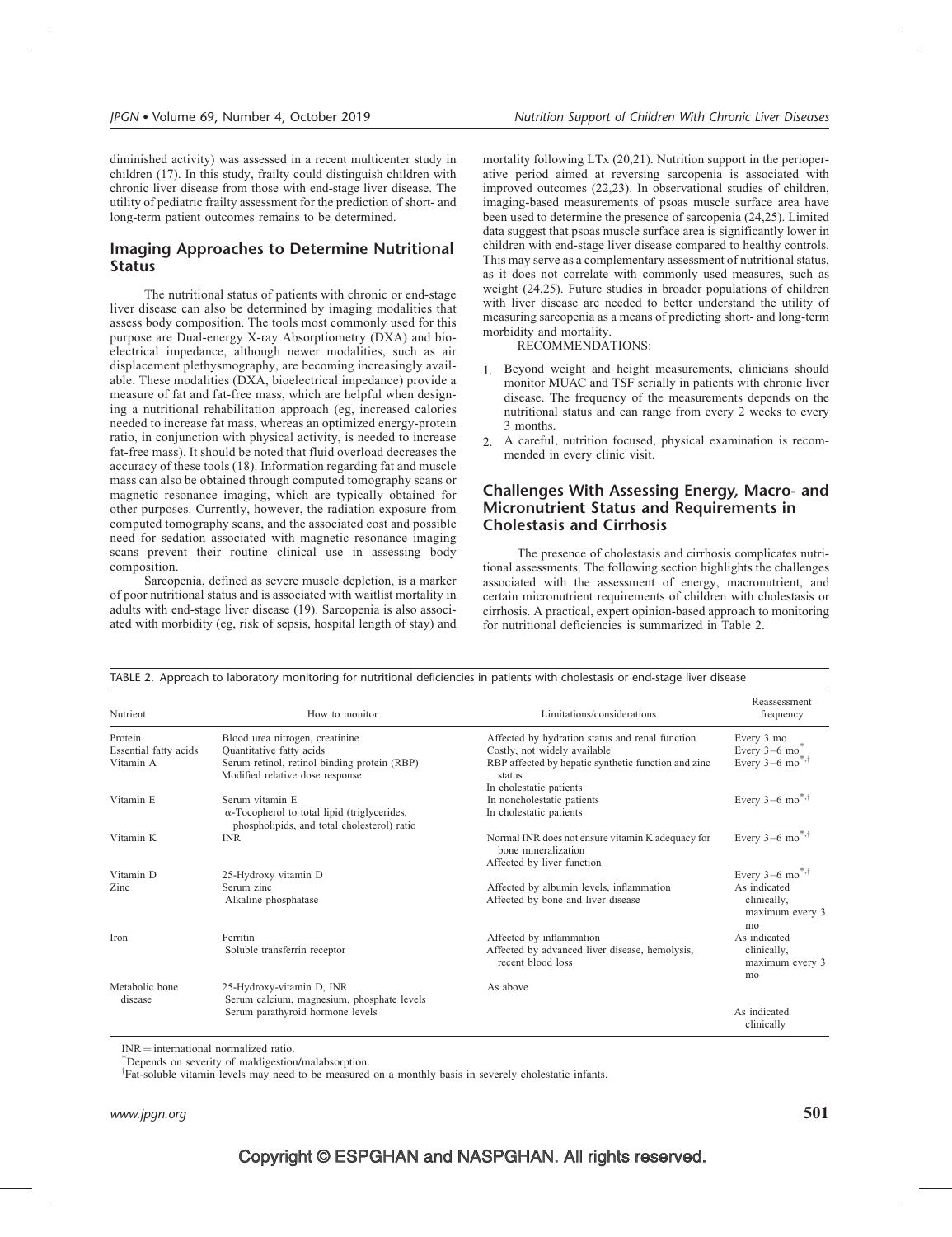### Energy and Macronutrients

### Energy Expenditure

The energy requirements of patients with liver disease depend on their resting energy expenditure (REE), their activity level, and the severity of their maldigestion/malabsorption. Determining the caloric requirements of patients with liver diseases is challenging in the clinical setting. The equations typically used to predict REE are inaccurate, particularly in those with end-stage liver disease and correct clinical estimates of the degree of maldigestion/malabsorption are difficult to obtain (26). The REE of children with cholestasis and cirrhosis may also depend on disease severity (27–29). When available, indirect calorimetry can be used to measure the REE. When indirect calorimetry is not available, clinicians can start by estimating the REE using the Food and Agriculture Organization/World Health Organization/United Nations University (FAO/WHO/UNU) equation, which has been validated in children (30). This provides a starting point, which should subsequently be modified based on the progress of the patients' nutritional status.

### Fat

The fat requirements of patients with chronic/end-stage liver disease depend on their nutritional status, and the presence and severity of maldigestion/malabsorption. Typically, patients consume diets with standard amounts of fat, which in children and adolescents provide  $\sim$ 25% to 30% of total calories. Formulas enriched in medium chain triglycerides (MCTs) are often used in cholestatic infants, given the fact that they do not require bile salts for digestion and can enter the enterocytes through passive diffusion. Increased provision of fat is justified in the context of excess fecal fat losses, although the exact amount of additional fat required is patient-specific and depends on the degree of gastrointestinal losses. Serial TSF measurements can assist in determining the need for additional fat supplementation.

Children with cholestasis are at increased risk of essential fatty acid deficiency (EFAD), secondary to fat maldigestion/malabsorption, inefficient elongation of essential fatty acid precursors by dysfunctional hepatocytes, and enhanced peroxidation of lipids (31,32). EFAD can also be iatrogenic, particularly when diets high in MCT and low in long-chain triglycerides are used (33). EFAD correlates with fat-soluble vitamin deficiencies and should be suspected in this context (34). Clinical signs of EFAD, such as dry, rough skin, poor growth, numbness, paresthesias, and vision impairment may go unrecognized or be misdiagnosed as vitamin deficiencies (35). Total fatty acid profiles in the red blood cells can be used to test for EFAD. EFAD testing is positive when linoleic acid,  $\alpha$ -linolenic acid, eicosapentanoic acid and/or docosahexanoic acid are below reference ranges for age in patients with either clinical signs of EFAD or severe fat soluble-vitamin deficiencies not improving with supplementation (36). The classically used triene to tetraene ratio  $>0.2$  is not a sufficient testing approach for EFAD and it provides no information regarding the status of  $\omega$ -3 fatty acids (36).

#### Protein

Protein requirements in children with chronic and end-stage liver disease are typically increased, due to protein loss, increased amino acid oxidation, and poor nutritional status. Albumin (half-life of  $\sim$ 20 days), prealbumin (half-life of 2 days), transferrin (half-life 10 days), and retinol-binding protein (RBP; half-life 12 hours) may be generally used to assess protein status. In the context of chronic liver disease and inflammation, however, these markers have variable utility, as they tend to be low due to either decreased synthesis or increased losses (in stool, urine or the interstitial space), and hence are not necessarily reflective of nutritional status (37,38). Blood urea nitrogen is affected by hydration status, and the capacity of the liver to make urea. In the absence of dehydration or liver failure (in which case ammonia levels are typically elevated), a low blood urea nitrogen can be used as an indirect marker of suboptimal protein intake. Nitrogen balance studies and serum creatinine levels are also affected by comorbidities seen in end-stage liver disease (eg, renal impairment) and as such should be interpreted with caution (39). Other parameters, such as measures of sarcopenia (discussed above), may be more useful indirect indicators of chronic protein intake; however, their utility in this context has not yet been adequately studied.

#### **Carbohydrates**

Carbohydrate requirements in patients with chronic or endstage liver disease are also challenging to determine and depend on associated comorbidities. Typically, patients receive  $\sim$  50% to 65% of their total calories in the form of carbohydrates. Hyperglycemia secondary to insulin resistance and hypertriglyceridemia (which may also indicate impaired glucose tolerance) may be driven by the underlying liver disease, but may also suggest excess carbohydrate provision. In contrast, patients with cirrhosis or acute liver failure are at risk of hypoglycemia because of limited stores and an inability to mobilize these stores, particularly following prolonged periods of fasting. Vulnerable patients, such as infants younger than 6 months of age, may have asymptomatic hypoglycemia, suggesting that clinicians should have high clinical suspicion for this complication.

### **Micronutrients**

#### Vitamin A

The majority of vitamin A (90%) is stored in the liver and vitamin A content decreases as liver disease progresses (40–42). Vitamin A status can be assessed using a variety of approaches (40) but in clinical practice, serum retinol and RBP levels are most commonly used. When serum retinol drops  $\langle 20 \mu g/dL \rangle$  a modified relative dose response test can be used to confirm the result (40). Serum RBP levels are inaccurate in those with advanced liver disease (42). Beyond serum markers, ophthalmologic assessments have poor sensitivity and specificity to detect vitamin A deficiency (40). Clinicians should, however, enquire about the sensation of dry eyes or evidence of visual impairment in poorly lit areas and refer cholestatic or malnourished patients with low serum RBP levels or abnormal relative dose response testing to ophthalmology for further assessment.

### Vitamin E

Vitamin E deficiency (VED) manifests predominantly with neurologic symptoms, which may not be reversible with vitamin E supplementation (43–46). Vitamin E circulates in lipoproteins and, as a result, cholestasis can be associated with falsely elevated vitamin E levels (47). The ratio of vitamin E to total lipids (triglycerides, phospholipids, and total cholesterol) should be used to screen for VED in patients with cholestasis and hyperlipidemia  $(46-48)$ . The cut-off for VED is 0.6 mg of serum vitamin E/g of total lipids in those 1 to 12 years of age and 0.8 mg/g in older children and adults (47). The serum vitamin E to total cholesterol ratio has also been used to assess for VED (49,50); however, it may provide false negative results when screening cholestatic children for VED (51). Red blood cell acanthocytosis, which can be seen on a blood smear, is another indication of VED.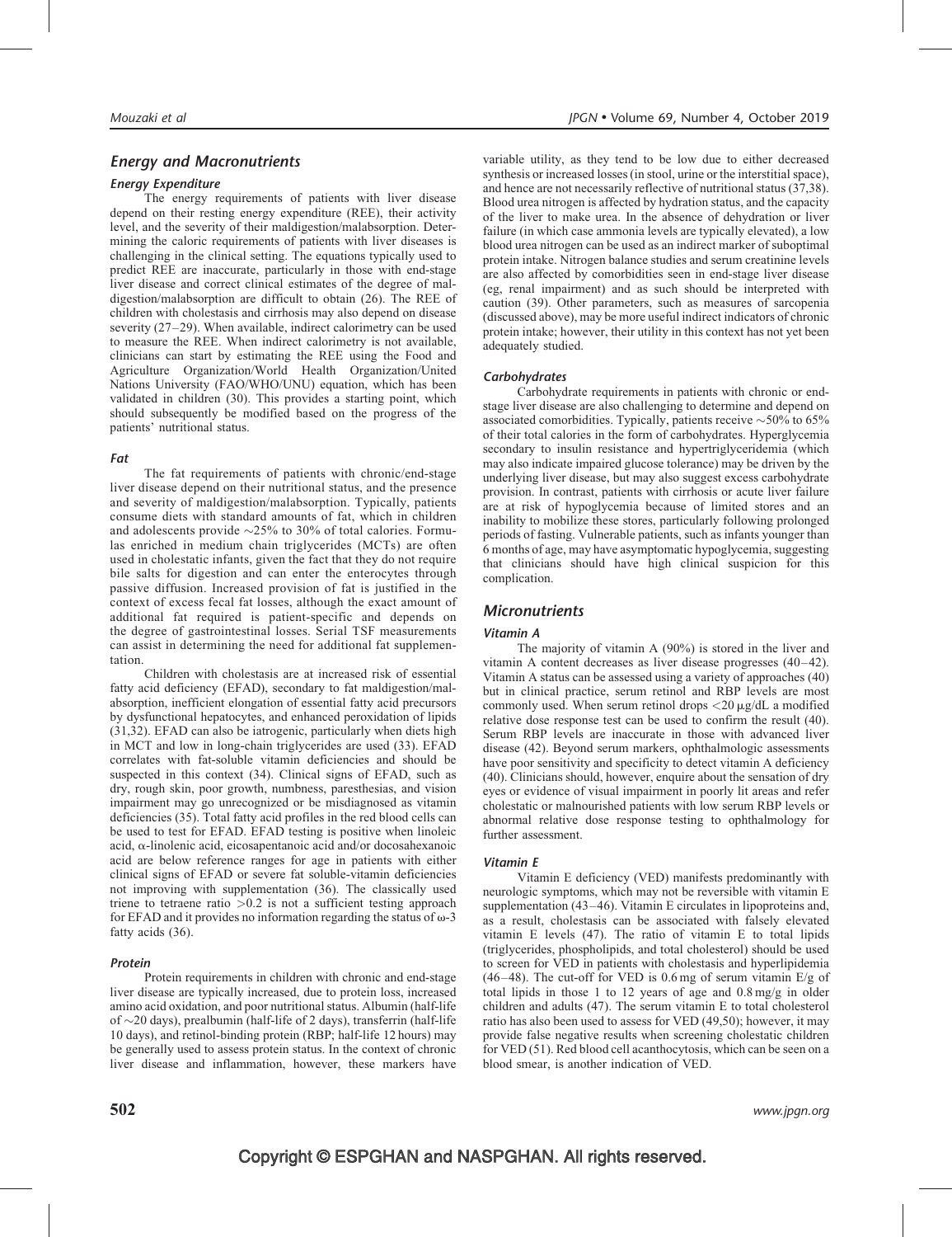### Vitamin K

Vitamin K increases the affinity of certain proteins to calcium. In the clotting cascade, vitamin K activity facilitates the calcium-dependent activation of clotting factors, whereas in the bones vitamin K enhances calcium deposition. International Normalized Ratio (INR) is used clinically to assess vitamin K status. However, while the INR reflects vitamin K status in terms of the clotting cascade, it may be an inaccurate reflection of vitamin K status from a bone mineralization perspective (52,53). Vitamin K deficiency (VKD) should be considered in the differential diagnosis of metabolic bone disease in cholestatic patients, even in those with a normal INR. Plasma PIVKA-II (protein induced in vitamin K absence) levels may assist in determining VKD; however, this assay is not widely available in the clinical setting (52,53).

#### Vitamin D

The liver is central to vitamin D metabolism and absorption. Osteopenia and rickets secondary to vitamin D deficiency (VDD) are not uncommon in cholestasis and cirrhosis (54–56). Although cholestasis is associated with lower serum levels of 25-hydroxy vitamin D, noncholestatic patients are also at risk for VDD, particularly in the context of advanced liver disease (57). If VDD is suspected, further work-up including measurement of serum parathyroid hormone, calcium, and phosphate levels may be indicated.

#### Zinc

Zinc circulates predominantly bound to albumin and serum zinc levels are used to screen for deficiency, which may be associated with skin rashes and diarrhea (58,59). Conditions affecting albumin levels and inflammation may impact serum zinc levels (58). In children with cirrhosis, serum zinc levels do not correlate with tissue zinc content and, as such, clinicians should have a high index of suspicion and provide zinc supplements to patients with gastrointestinal and dermatologic manifestations suggestive of zinc deficiency (60). Since zinc is required for alkaline phosphatase synthesis, low alkaline phosphatase levels may be suggestive of zinc deficiency. Alkaline phosphatase levels should, however, be interpreted with caution in patients with cholestasis and/or bone disease, which cause elevations in this biomarker.

RECOMMENDATIONS:

1. Clinicians should familiarize themselves with the limitations of nutritional biomarkers in the context of chronic liver disease.

### OPTIMAL NUTRITION SUPPORT: CHOLESTATIC LIVER DISEASE

### Pathophysiology of Nutritional Deficiencies in Cholestatic Liver Disease

In addition to the maldigestion and malabsorption seen in cholestasis (Fig. 1), affected children also have an increased metabolic rate, similar to those with end-stage liver disease (see ''Nutrition in Cirrhosis and Peri-transplant Period'' section below) (27,61). Amino acids are used for gluconeogenesis, resulting in increased oxidation of branched-chain amino acids, which occurs even in the context of mild cholestasis (61). This contributes to progressive muscle wasting, sarcopenia, and protein-energy malnutrition. Cholestasis is also associated with fat maldigestion due to the limited delivery of bile acids to the small intestine. This results in excessive intestinal calorie losses. In addition, unabsorbed free fatty acids in patients with cholestasis can bind to dietary calcium,

leading to gastrointestinal calcium losses, contributing to metabolic bone disease and oxalate nephrolithiasis. The metabolic bone disease seen in this context is multifactorial and can be due to VDD, other fat-soluble vitamin deficiencies (eg, vitamin K), physical inactivity, undernutrition, and hormonal changes. Oxalate nephrolithiasis occurs secondary to decreased calcium-oxalate binding in stool (resulting from preferential binding of calcium to fatty acids), which leads to increased intestinal oxalate absorption (62).

Dietary plans aimed at supporting patients with cholestasis should take into consideration the altered bioavailability and metabolism of nutrients seen in cholestasis (Table 2).

### Prevalence of Malnutrition and Nutritional Deficiencies in Cholestatic Liver Disease

Although few studies report on the nutritional status of cholestatic children, and typically include small cohorts, the prevalence of malnutrition in this population is significant (63). In a study of 38 infants with neonatal cholestasis, 39% were found to have malnutrition using MUAC measurements (63). Another study of 91 infants, median age 12 months, revealed that 44% of children had reduced MUAC, and 64% had reduced TSF thickness. In contrast, only 33% had reductions in weight-for-age measures (64). A retrospective Brazilian study noted that 64% of cholestatic children were stunted (65). These data suggest that recognition of malnutrition in liver disease is a crucial first step in providing these patients with optimal care.

Metabolic bone disease in the context of liver disease (hepatic osteodystrophy) is a prevalent comorbidity of cholestatic children and may occur in the first few months of life. Metabolic bone disease should be considered in those with a history of fractures, bone pain, and laboratory evidence of low serum 25- OH vitamin D and phosphate levels or elevated parathyroid hormone levels. Elevations in serum levels of alkaline phosphatase may also suggest comorbid metabolic bone disease; however, this biomarker is also elevated in cholestasis. A study of 37 children, ages 2 to 22 months, showed that in spite of normal levels of 25-OH vitamin D, radial bone mineral density approached  $-3$  to  $-5$ standard deviations by 2 years of age (66). Similarly, a crosssectional study of 50 children with cholestasis who had bone mineral density, 25-OH vitamin D levels, and serum calcium/ phosphorus levels assessed, revealed that reduced bone density was present in 56% of patients. More than half of these patients had reductions in serum calcium levels, rather than 25-OH vitamin D (67). The measurement of PIVKA-II in cholestatic children has revealed that VKD significant for bone health can occur even in those with a normal INR (39%) (53). Lastly, a study of 148 cholestatic children (>5 years of age) with chronic intrahepatic cholestasis, Alagille syndrome, alpha-1 antitrypsin deficiency, and bile acid synthetic disorders indicated that patients with chronic intrahepatic cholestasis were at highest risk of metabolic bone disease even after controlling for anthropometrics (68). Bone deficits generally did not correlate with the severity of cholestasis; however, in patients with Alagille syndrome bone density correlated with poor nutritional status, and severity of cholestasis.

Data on specific nutrient deficiencies in children with cholestasis are confounded by the inclusion of patients with comorbid end-stage liver disease. Assessed independently, children with cholestasis alone may have a higher risk of EFAD, and fat-soluble vitamin deficiencies with the prevalence of these deficiencies dependent on the severity of cholestasis (31). The prevalence of fat-soluble vitamin deficiencies in infants with biliary atresia during the first 6 months post-Kasai hepatoportoenterostomy is reported to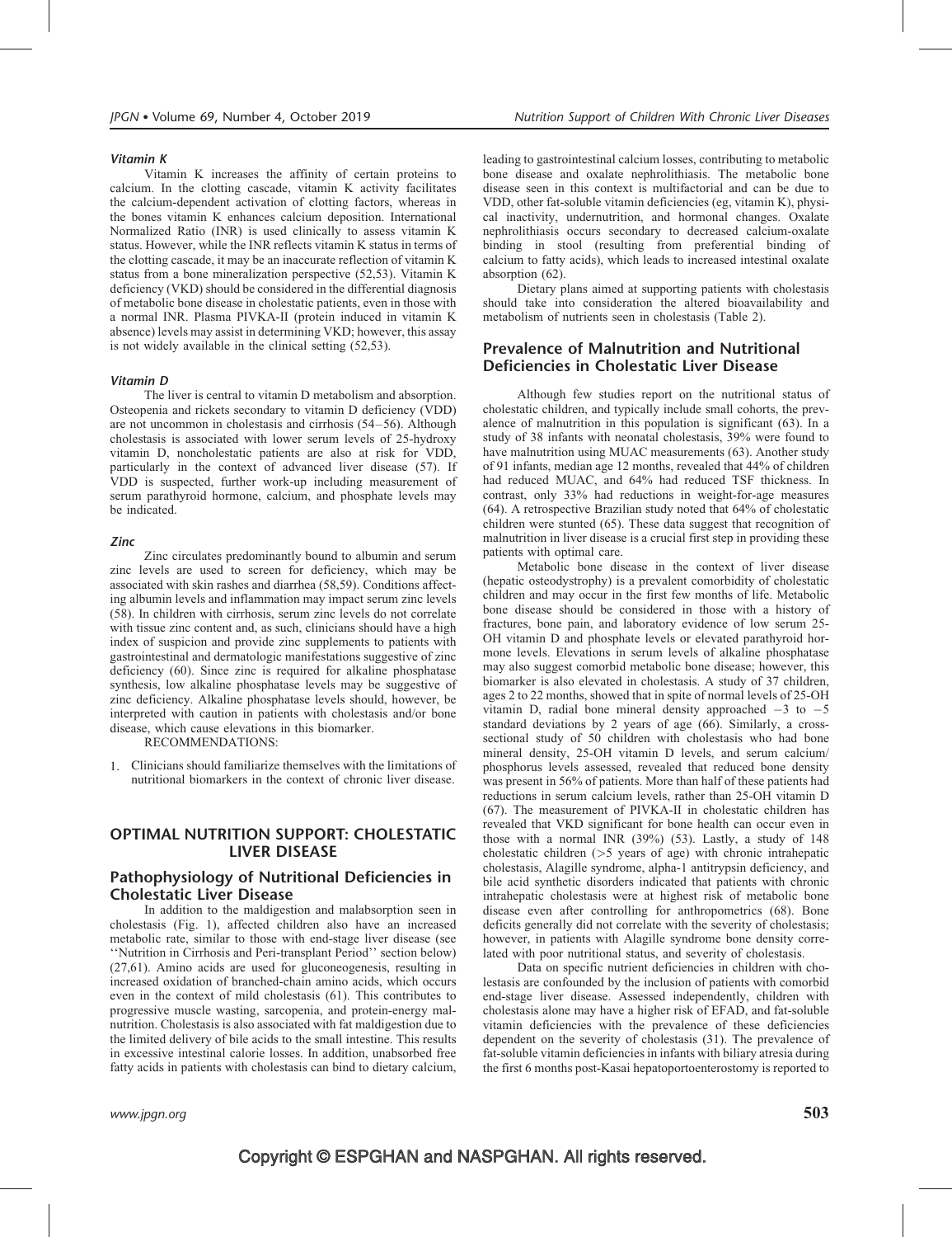be 29% to 36% for vitamin A deficiency, 21% to 37% for VDD, 10% to 22% for VKD, and 16% to 18% for VED (69). In addition, ßcarotene is low in as many as 85% of children with cholestatic liver disease (70). A study of 27 children with end-stage liver disease, who were consuming approximately 70% of their estimated calorie/ protein requirements, also reported iron, zinc, and selenium deficiencies in 32%, 42%, and 13% patients, respectively (71).

### Approach to Nutrition Support in Pediatric **Cholestasis**

The approach to nutritional supplementation of children with cholestasis should focus on providing increased total calories, lipids, and protein, while avoiding extended periods of fasting (Table 3). Given the lack of randomized controlled trials, this approach is based on less stringent evidence. Ongoing steatorrhea may result in significant calorie losses the repletion of which requires a significant increase in energy provision over what may be derived from standard energy equations or measured via indirect calorimetry (72). Sole increases in fat provision in efforts to calorie boost the diet may be inappropriate. Increased protein catabolism must also be addressed through increased protein supplementation, which may be required even in mild-to-moderate cholestasis.

MCTs remain a key component of supplementation in cholestasis. Limited data point to improved growth in cholestatic infants fed with a ratio of MCT/ long-chain triglyceride (LCT) supplementation of 30% to 70% (MCT/LCT mix). It is important to highlight that MCTs are less efficient fuel sources, as they contain fewer kilocalories per gram than LCTs (8.3 kcal/g MCT vs 9 kcal/g LCT), increase total energy expenditure, and are not a source of essential fatty acids. For this reason, a diet of exclusive MCT lipids (>80%, or lower in severe cholestasis) increases the risk of EFAD and may contribute to suboptimal weight gain. Supplementation of

| TABLE 3. Recommendations for nutritional support in children with cholestasis |  |  |  |
|-------------------------------------------------------------------------------|--|--|--|
|                                                                               |  |  |  |

| Energy/nutrient        | Requirement                                                                                                                                                                      | Comments                                                                                                                                                                                                                                                                                                          |
|------------------------|----------------------------------------------------------------------------------------------------------------------------------------------------------------------------------|-------------------------------------------------------------------------------------------------------------------------------------------------------------------------------------------------------------------------------------------------------------------------------------------------------------------|
| Energy                 | $\sim$ 130% of requirement for age                                                                                                                                               | Measure REE via indirect calorimetry if available<br>Account for losses associated with maldigestion/malabsorption<br>Monitor MUAC and TSF every 2-4 wk                                                                                                                                                           |
| Fat                    | $30\% - 50\%$ of total calories<br>Start with MCT/LCT = $30\%/70\%$ of total fat calories<br>Provide a minimum of 3% of total kcal from LA and<br>$0.7\% - 1\%$ from $\alpha$ LA | Use NG/NJ feeding if unable to meet energy goals for $>2$ wk<br>Increase MCT if suboptimal growth with LCT (dropping weight/length-<br>height z/scores or no evidence of catch up if already low, for 1 month)<br>or if poor tolerance of LCT<br>MCT may be added in the form of both MCT oil, and MCT-containing |
|                        |                                                                                                                                                                                  | formula. Development of steatorrhea may suggest excessive MCT<br>supplementation<br>Monitor for EFAD                                                                                                                                                                                                              |
|                        |                                                                                                                                                                                  | Dietary sources of EFA include soy, canola, corn, walnut or fish oils, as<br>well as egg yolks.                                                                                                                                                                                                                   |
| Protein                | $\sim$ 130%–150% of requirements for age                                                                                                                                         | Account for losses associated with maldigestion/malabsorption                                                                                                                                                                                                                                                     |
|                        |                                                                                                                                                                                  | Provide at least minimum requirements for age                                                                                                                                                                                                                                                                     |
| Carbohydrates          | $40\% - 60\%$ of total calories                                                                                                                                                  | Hyperglycemia can occur due to insulin resistance                                                                                                                                                                                                                                                                 |
|                        |                                                                                                                                                                                  | Hypoglycemia can also occur                                                                                                                                                                                                                                                                                       |
| Vitamin A*             | $<$ 10 kg $-$ 5000 IU/day<br>$>10$ kg $-10,000$ IU/day                                                                                                                           | Adjust based on results of monitoring labs (see frequency of monitoring,<br>Table 2)                                                                                                                                                                                                                              |
| Vitamin D <sup>*</sup> | Cholecalciferol: 2000-5000 IU/day                                                                                                                                                | Larger weekly doses (eg, 50,000 IU/once per week) are used in some<br>centers; limited available data preclude formal recommendations re:<br>weekly dosing                                                                                                                                                        |
|                        |                                                                                                                                                                                  | Calcitriol can be used in patients with rickets/osteoporosis in the context<br>of cholestasis/cirrhosis; limited data in pediatrics                                                                                                                                                                               |
| Vitamin E*             | TPGS: $15-25$ IU · $\text{kg}^{-1}$ · day <sup>-1</sup>                                                                                                                          | Adjust based on results of monitoring labs (see approach to laboratory<br>monitoring for nutritional deficiencies in patients with chronic liver<br>disease, Table 2)                                                                                                                                             |
| Vitamin $K^*$          | $2-5$ mg/day                                                                                                                                                                     | $1-10$ mg IV may be required                                                                                                                                                                                                                                                                                      |
|                        |                                                                                                                                                                                  | Anaphylaxis with IV Vitamin K has been reported                                                                                                                                                                                                                                                                   |
|                        |                                                                                                                                                                                  | May also be given IM                                                                                                                                                                                                                                                                                              |
| Iron                   | Meet DRI for age                                                                                                                                                                 | Adjust based on results of laboratory investigations                                                                                                                                                                                                                                                              |
|                        |                                                                                                                                                                                  | Note that hepatotoxicity from iron overload can occur; clinicians should<br>carefully consider the need for IV iron provision                                                                                                                                                                                     |
| Calcium                | Meet DRI for age                                                                                                                                                                 | Adjust based on results of laboratory investigations<br>Increase calcium and decrease oxalate intake in cholestatic patients with<br>oxalate stones                                                                                                                                                               |
| Sodium                 |                                                                                                                                                                                  | Restrict if fluid overload                                                                                                                                                                                                                                                                                        |
| Potassium              | 1-2 mEq·kg <sup>-1</sup> ·day <sup>-1</sup><br>2 mEq·kg <sup>-1</sup> ·day <sup>-1</sup>                                                                                         | Adjust based on results of laboratory investigations                                                                                                                                                                                                                                                              |
|                        |                                                                                                                                                                                  |                                                                                                                                                                                                                                                                                                                   |

 $\alpha LA = \alpha$ -linolenic acid; DRI = dietary reference intake; EFA = essential fatty acids; EFAD = essential fatty acid deficiency; IM = intramuscular;  $IU =$  international units;  $IV =$  intravenous; kcal = kilocalories; LA = linoleic acid; LCT = long-chain triglycerides; MCT = medium chain triglycerides; MUAC = mid-upper arm circumference; NG = nasogastric; NJ = nasojejunal; REE = resting energy expenditure; TPGS = D-alpha-tocopheryl polyethylene glycol 1000 succinate;  $TSF =$ triceps skin folds.

Supplementation with all fat-soluble vitamins together may improve their absorption.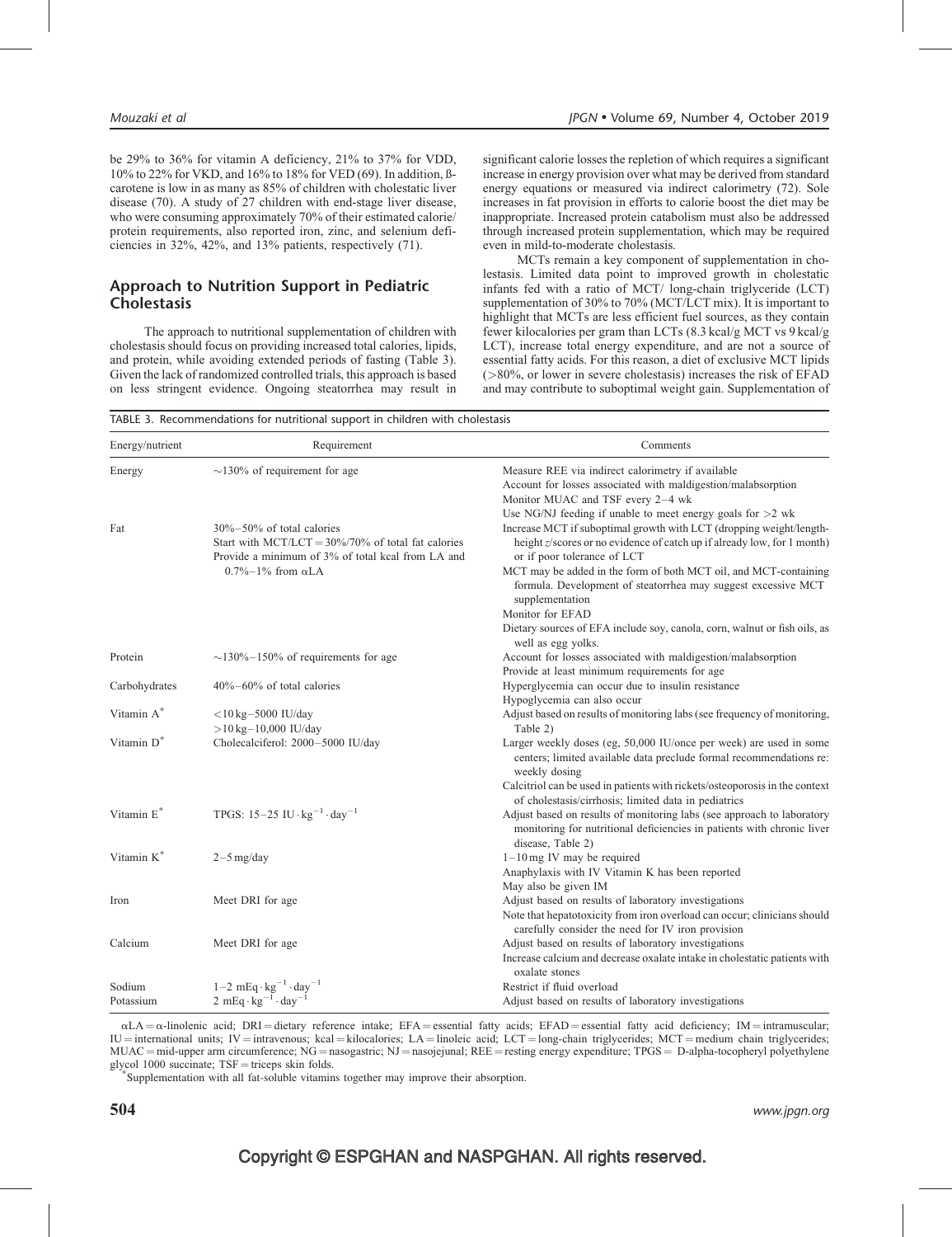the diet with MCT may be offered in the form of both MCT oils and MCT-containing formulas. Dietary sources of MCT include coconut oil, palm oil, and dairy products and can be added to table foods in older children. There is no clear consensus on absolute ratios and concentration of MCT provided, but remaining mindful of EFAD when the MCT provision exceeds  $>80\%$  of total fat intake is important. Limited availability of essential fatty acids can have a negative effect on growth and brain development (73), even in those who do not have clinically evident EFAD, further underscoring the importance of providing adequate LCT. The amount of LCT that is required to prevent EFAD is 3% of total fat calories in healthy subjects; however, in the context of cholestasis LCT requirements may be much higher, and depend on the severity of the fat maldigestion/malabsorption. Lastly, it should be noted that while the practice of enriching the diet with MCT oils in the clinical setting is commonplace, a trial comparing MCT to LCT supplementation has never been performed in pediatric cholestasis.

Correction of fat-soluble vitamin deficiencies can be challenging, and obtaining fat-soluble vitamin supplements that are modified to enhance their absorption under conditions of fat malabsorption are frequently complicated by global product shortages. Moreover, although medically necessary, these supplements are often not covered by insurance providers in some countries, leaving families with high out-of-pocket expenses. Initial supplementation is most commonly delivered through water-soluble ADEK multivitamin formulations. These aqueous preparations can be transported directly into the portal circulation without the need for bile salts (69,74). Individual vitamin preparations are commonly required to meet requirements. For example, alphatocopherol polyethylene glycol 1000 succinate is a tocopherol (vitamin E) isomer that exhibits improved systemic absorption due to its amphipathic molecular structure. This compound forms micelles without the need for bile salts, thus supporting its transport across the intestinal epithelium and into the portal circulation independently (75). In addition, it facilitates the absorption of other fat-soluble vitamins (vitamin D) (76). Vitamin A supplementation requires close monitoring, as hypervitaminosis A can cause hepatic fibrosis and worsening liver disease (40,77). Vitamin D should be provided as cholecalciferol (D3) due to its greater bioavailability and affinity for vitamin D–binding protein than ergocalciferol (D2). There is no consensus on upper limits of serum levels, but serum levels of 25-OH vitamin D >20 nmol/L should be achieved (78).

To conclude, the assessment of nutritional status in cholestatic children should include MUAC, TSF, and height-for-age measurements, in addition to weight-for-age. Protein-energy malnutrition is common in pediatric liver disease and should be managed in conjunction with a nutrition support team where available. This approach optimizes anticipatory monitoring, proactive supplementation, and ongoing follow-up, as summarized in Table 3. Prolonged periods of fasting should be avoided. There is no consensus on the optimal ratio of MCT/LCT supplementation but MCT dosing should be limited to  $< 80\%$  of total fat energy intake to prevent EFAD and enhance weight gain.

RECOMMENDATIONS:

1. Nutrition support of cholestatic infants should be optimized to prevent and treat nutritional deficiencies. A detailed approach to optimizing nutrition support is provided in Table 3.

### OPTIMAL NUTRITION SUPPORT: NUTRITION IN CIRRHOSIS AND THE PERITRANSPLANT PERIOD

The most common indications for pediatric LTx are endstage liver disease (due to conditions such as biliary atresia, alpha-1 antitrypsin deficiency, Alagille syndrome, and autoimmune hepatitis) or acute liver failure resulting from toxic, infectious, metabolic, or idiopathic causes (79–81). Particularly in end-stage liver disease, nutritional status can affect morbidity and mortality in both the peritransplant period, and long-term following LTx (82–85).

### Pathophysiology of Nutritional Deficiencies in Cirrhosis.

Malnutrition in LTx candidates refers not only to compromised nutritional status (including sarcopenia) and metabolic bone disease, but also to complications such as nutrition-related cardiomyopathy (82,85). Beyond the pathophysiology discussed in the cholestasis section and summarized in Figure 1, patients with endstage liver disease also develop insulin resistance (86), which fuels a catabolic state that may further worsen their nutritional status. In terms of fat metabolism, the decreased respiratory quotient of children with end-stage liver disease undergoing indirect calorimetry suggests active lipid oxidation, which is seen in both the fed and fasted states (27). Total energy expenditure is also increased in cirrhosis (sometimes in excess of 150% of expected) rendering it challenging to meet energy requirements (83,85) particularly in the context of organomegaly, ascites (necessitating fluid restriction), and anorexia.

### Prevalence of Malnutrition and Nutritional Deficiencies in Cirrhosis

The worldwide prevalence of malnutrition in infants and children with end-stage cholestatic liver disease is significant. In a longitudinal study from Australia, the mean height/length z score at the time of liver transplant was  $-1.12 \pm 1.50$  (n = 32; median age 2.1 years, range 0.4–10.9) (87). A Chinese study revealed growth impairment in 69% of children listed for transplantation  $(n = 51)$ ; mean age 3.7 years, range 1.1–13.0) (88). Recent data from the United States  $(n = 35)$  indicate that children with end-stage liver disease have on average a 23% reduction in muscle mass, but a 69% increase in visceral and a 29% increase in subcutaneous fat compared to healthy controls (25).

### Approach to Nutritional Support of Children With Cirrhosis

The approach to the nutritional support of children with cirrhosis is based on limited evidence due to the paucity of randomized controlled trials. It is well known that better pretransplant nutritional status is associated with better post-transplant outcomes (89–91). However, only a single small randomized controlled trial focused on nutritional intervention in pediatric patients awaiting LTx exists. This study showed that delivering branched-chain amino acid–enriched, semi-elemental formulas to young children (median age 1.25 years) by nasogastric tube can lead to improved anthropometric outcomes compared to a standard semielemental formulation (92). A Cochrane review failed to identify the benefits of nutritional interventions for adult LTx patients, but provided weak evidence that, compared with standard dietary advice, adding a nutritional supplement to the usual diet of patients listed for LTx may have a beneficial effect on clinical outcomes after LTx (93). Considering the differences in the pathophysiology and comorbidities of adult and children with cirrhosis, pediatric-specific literature is needed.

A practical approach to the nutrition support of patients with end-stage liver disease is shown in Figure 2. In terms of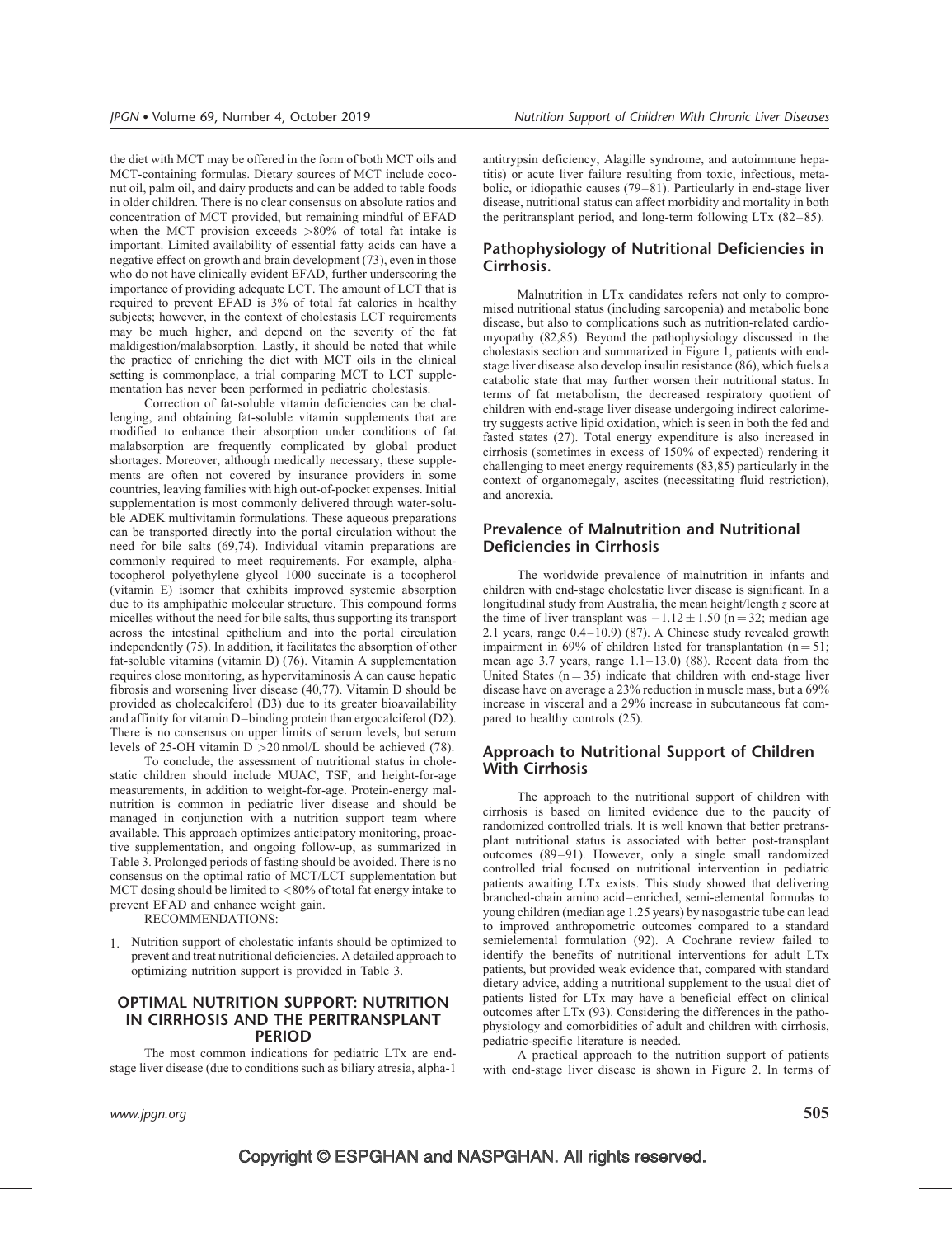

FIGURE 2. Approach to feeding children with end-stage liver disease.

macronutrient composition, patients with end-stage liver disease (ESLD) should receive  $\sim$ 40% of total energy in the form of fat (this varies depending on the severity of cholestasis) and 40% to 60% in the form of carbohydrates (balancing the hypoglycemia from ESLD and hyperglycemia from insulin resistance). Lowprotein diets should be avoided (except when severe encephalopathy is present and in that context protein restriction should not exceed 2–3 days) (83). Although the protein requirements of children with ESLD are not known, adult data suggest that adequate protein intake attenuates the muscle catabolism seen in cirrhosis, without exerting a negative impact on recovery from

hepatic encephalopathy (94,95). Based on the adult literature, a patient's protein requirements should be met and protein intake should not be decreased with the sole purpose of addressing rising ammonia levels. Mineral and trace elements deficiencies should be monitored and age-appropriate single/multivitamin products used as supplementation, as needed (83). The optimal frequency of monitoring has not been established. Under certain circumstances, such as in patients listed for combined liverkidney transplantation or those inborn errors of metabolism requiring liver transplant, determining the optimal nutritional approach may be even more complex (96).

 $\bf 506$  www.jpgn.org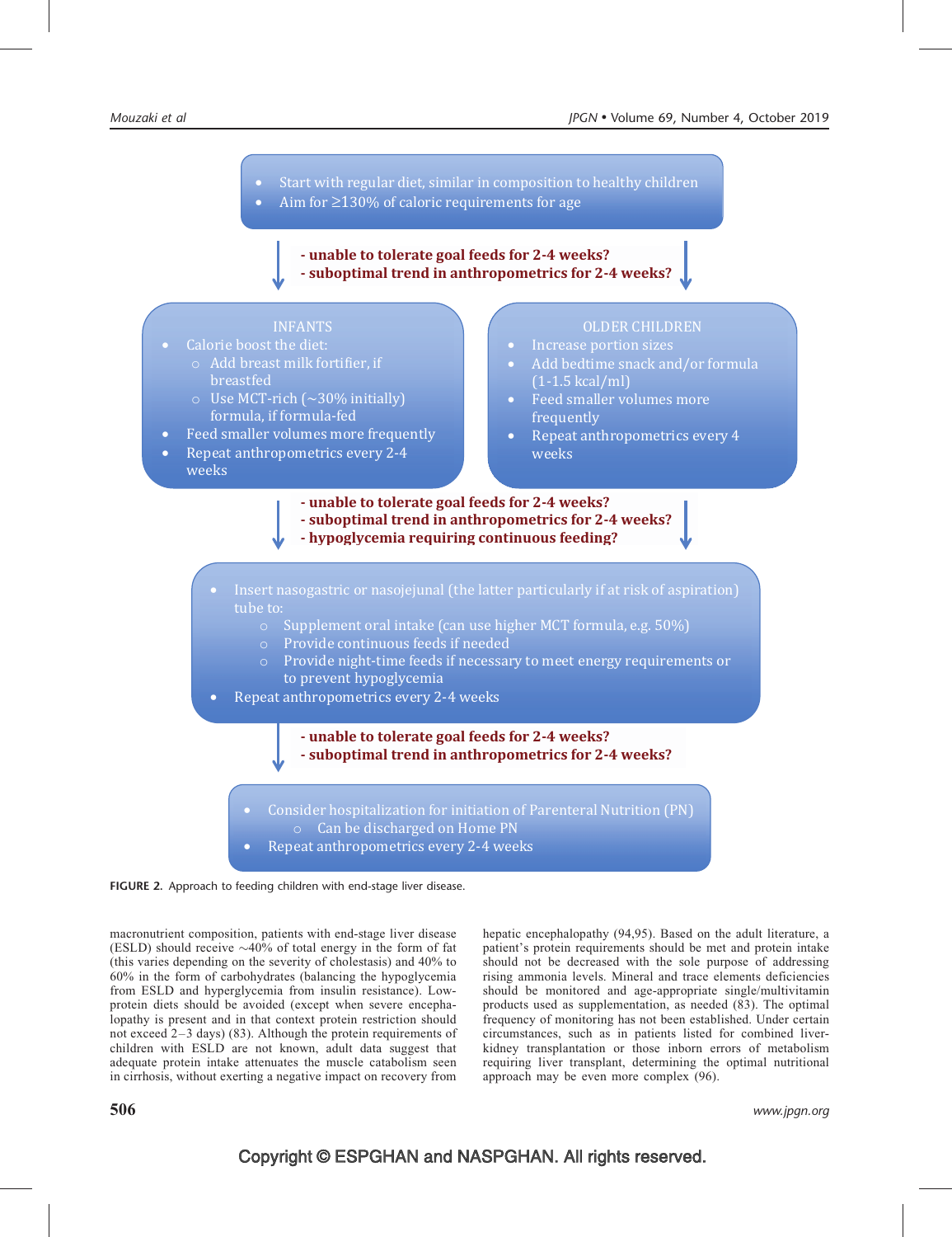The overall diet of patients awaiting LTx is theoretically similar to age-appropriate healthy children. More frequent feeding (every 1– 2 hours in infants and 3–4 hours in older children) or nighttime feeding may, however, be needed to prevent consequences resulting from above-mentioned impaired glucose and protein metabolism. Persistent hypoglycemia may require continuous feeding via a nasogastric or nasojejunal tube (including at nighttime) or total parenteral nutrition (PN) in severe refractory cases. In adults with cirrhosis, the provision of a bedtime snack or overnight feeding to prevent prolonged fasting (>8 hours) not only attenuates the risk of complications, such as hypoglycemia, but may also improve the patients' nutritional status (97,98). In infants, breast milk can be supplemented with a breast milk fortifier (85). If breast milk is not available, an MCT-rich infant formula should be used. Another option to enhance the caloric needs of infants listed for transplantation is to increase the caloric density of formula to 0.8 to 1 kcal/mL (24–30 kcal/oz) (85). Premade highcalorie (1 kcal/mL; 30 kcal/oz) formulas can be also considered, but they usually do not contain MCT. Modular supplements (MCT or LCT oils, carbohydrate, or protein powders) can also be added to infant formula to reach the desired calorie concentration (typically does not surpass 1 kcal/mL in infancy).

In older children, specific dietary prescriptions depend on their underlying liver disease, nutritional status, and the identified macro/micronutrient deficiencies (83). In cases of early satiety or volume/fluid restriction, small but more frequent meals of increased caloric density may be needed (83). If appropriate macro-/micronutrient intake cannot be achieved by changes in regular diet, modular supplements (carbohydrate-based powders, protein powders, MCT oils, etc), and/or enteral formulas can be used. In patients who are unable to consume adequate nutrition orally for appropriate growth, nasogastric (or nasojejunal) feeding is required. The insertion of a percutaneous gastrostomy carries significant risk in patients with portal hypertension and should be avoided (99,100). Failure to achieve adequate nutrition and growth using enteral feeds should prompt use of PN (82,83,85). In a small retrospective study, PN improved the nutritional status (MUAC, TSF) of malnourished patients with biliary atresia listed for transplantation, compared to patients not receiving PN (84). Improved anthropometrics at transplantation were associated with favorable outcomes post-transplant (84). It should be noted, however, that PN use can contribute to fluid and sodium overload, has previously been associated with worsening ascites and increased risk of gastrointestinal bleeding, (84) and may increase the risk of central line associated blood stream infections. Finding an optimal feeding plan can be challenging and time consuming, but it is crucial, as failure to do so can adversely affect not only the global health of patients, but also their quality of life and family functioning (82). A practical approach to the nutritional support of children with endstage liver disease is included in Figure 2 (101). This suggested approach is based on expert opinion and should be modified based on the patients' clinical status, assessment, and progression.

RECOMMENDATIONS:

- 1. Nutritional status, growth, and eating habits should be closely monitored. The frequency of monitoring depends on the severity of malnutrition and severity of liver disease and can range from every 2 weeks to every 3 months.
- 2. Increased feeding frequency, increased calorie density of consumed foods, and use of modular supplements should be used as needed.
- 3. Nasogastric/nasojejunal feeding should be considered, when appropriate.
- 4. PN can be used when enteral nutrition (oral, gastric, and jejunal) is not tolerated or fails to achieve growth targets.

### Approach to the Nutrition Support of Children Following Liver Transplantation

Literature on the nutritional management of pediatric LTx recipients is limited. A randomized controlled trial of 24 patients, mainly adults (ages 16–62 years) (102) showed that enteral feeding can be safely introduced early in the postoperative period. In this study, 14 patients received nasojejunal feeds within the first 18 hours post-LTx and 10 patients were started on PN. By postoperative day 10, both groups had similar oral intake and anthropometric measurements, suggesting the feasibility of introducing early enteral feeding post-LTx. There are no pediatric studies comparing early enteral versus PN and their impact on morbidity, mortality, and overall outcome after LTx. In addition, it is unclear whether a certain approach to feeding (eg, nasogastric vs oral vs nasojejunal) or diet (eg, concentrated vs regular strength formulas) is superior in the post-LTx period. Although oral intake is encouraged, young LTx recipients may have oromotor delays impacting their ability to feed due to pre-LTx comorbidities. From a physiological perspective, provided that there are no biliary complications, there is no reason to use high MCT products post-LTx.

Immunosuppressive and other supportive medications (eg, loop diuretics or antifungals) may contribute to specific electrolyte disturbances, which need to be monitored closely and treated accordingly. For example, immunosuppressive therapy with tacrolimus can lead to hyperkalemia or hypomagnesemia. Dietary adjustments or provision of supplements is typically sufficient to manage these laboratory abnormalities.

### Nutritional Outcomes After Liver Transplantation

Linear growth improves after LTx, yet catch-up growth is greatly impacted by pre- and post-LTx factors. A multicenter study of 892 children who survived beyond the first year post-LTx showed that transplant recipients are shorter than expected based on mid-parental heights (103). Independent factors associated with shorter stature were pretransplant linear growth impairment, metabolic disease as an indication for LTx, retransplants, and long-term use of corticosteroids post-LTx.

Apart from undernutrition, obesity also affects LTx recipients. Based upon a United Network for Organ Sharing data analysis, approximately 15% of children are obese at the time of LTx (104). This issue places LTx recipients at risk of obesity-related comorbidities such as diabetes mellitus, cardiovascular disease, hyperlipidemia, and hypertension. In addition, 26% of pediatric LTx recipients are overweight or obese at a median time of 6 years post-LTx and many have coexistent cardiometabolic risk factors, including hypertension (44%), hypertriglyceridemia (39%), insulin resistance (27%), low high density lipoprotein (20%), and central obesity (19%) (105). In this study, 19% had 3 or more coexisting cardiometabolic risk factors, which is almost 5-fold higher than that of the general population. LTx children are predisposed to these comorbidities predominantly due to the side effects of immunosuppressive therapy used to prevent rejection; however, other factors, such as indication for LTx may also play a role. The strongest predictor of post-LTx overweight status is weight at the time of LTx. Other factors that predict post-LTx obesity are Hispanic ethnicity and steroid use at follow-up (106). Interestingly, the prevalence of obesity decreases from 19% and 18% at 1 and 3 years post-LTx, respectively, to 11% at 5 years (106). Obesity and metabolic syndrome are concerning features as they are associated with increased risk of graft loss, overall morbidity, and mortality (107,108).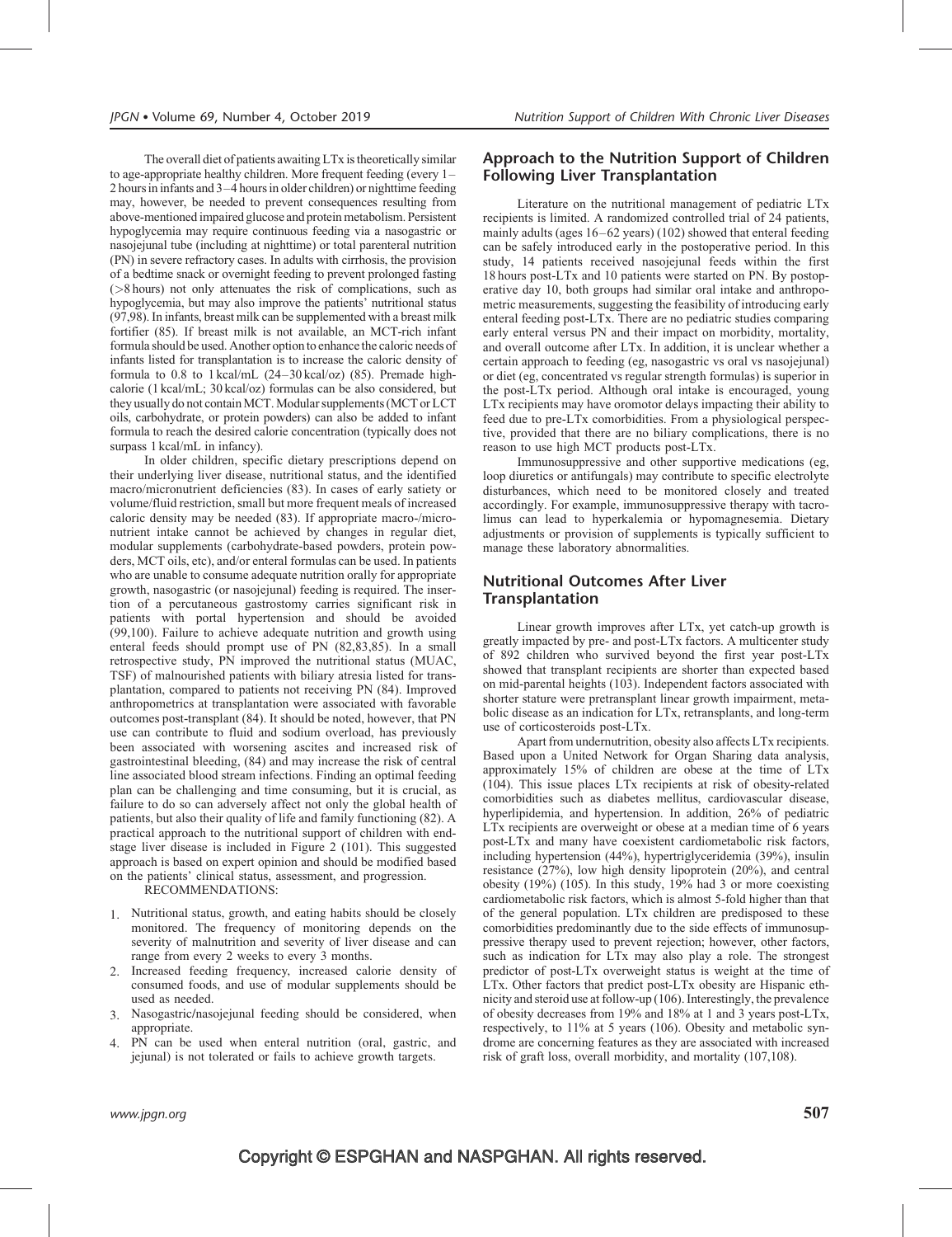Bone disease is a common comorbidity of pediatric LTx recipients. It typically arises in the pre-LTx period due to complications of end-stage liver disease, such as fat-soluble vitamin maldigestion, use of loop diuretics and overall deconditioning (109,110). Following LTx, other factors, such as corticosteroid use, can further impair bone health. Studies assessing the bone mineral density of LTx recipients at various time points posttransplant have revealed bone deficits in 0 to 7% of patients (111–113). Results of a retrospective study of 199 pediatric LTx recipients showed that 53% had vitamin D levels <20 ng/mL 6 years post-LTx and 14% had levels <12 ng/mL (114). The main factors associated with VDD were season at the time of testing, corticosteroid use, and ethnicity. The prevalence of VDD was highest early on post-transplant (33% at 1 year post-LTx vs 12% later than 1 year post-LTx). Given these data, monitoring of vitamin D levels is recommended, particularly in those who had VDD and/or established bone disease pre-LTx. Vitamin D levels should be monitored periodically in the first 2 years post-LTx or until normal bone density is achieved (109,110). The frequency of this assessment should be determined based on the severity of VDD and/or metabolic bone disease; however, it should occur at minimum every 3 to 6 months for laboratory investigations. There are no data to support a formal recommendation regarding the need for and optimal frequency of bone mineral density assessments. If obtained, DXA scans should not be performed more often than on an annual basis. Repeat scans are not needed for patients with normal baseline assessments and lack of biochemical evidence of metabolic bone disease. It is also important to monitor micronutrients, such as calcium, magnesium and phosphorus, the homeostasis of which is affected by medications used in the post-transplant period, placing patients at risk of bone disease. The need for calcium supplementation should be assessed in patients requiring vitamin D supplementation and in those with evidence of decreased bone density. RECOMMENDATIONS:

- 
- 1. A formal assessment of nutritional status is recommended for all children before and after liver transplantation, the frequency of which depends on the nutritional status and can range from every 2 weeks to every 3 months and should occur until adequate growth patterns (achieve at minimum BMI  $> -1$  SD and/or MUAC  $> -1$  SD without deceleration in weight for length z score) are established post-LTx.
- 2. Nutritional interventions (provision of appropriate calories to achieve MUAC and TSF >10th percentile for age, correction of micronutrient deficiencies) to optimize nutritional status in the peritransplant period should be implemented, as they are associated with improved patient outcomes.
- 3. Liver transplant recipients should be screened for overweight/ obesity and hypertension at every routine medical encounter. Patients should also be tested for other metabolic syndrome– related complications, such as dyslipidemia and insulin resistance at minimum annually.
- 4. Monitoring of bone health is advised in liver transplant recipients, particularly in the first 2 years post-LTx. Monitoring with laboratory investigations should occur every 3 to 6 months.

### RECOMMENDED TOPICS FOR FUTURE RESEARCH

Based on the aforementioned gaps in the literature, we recommend the following topics as future research areas:

1. Determine the utility of functional assessments of nutritional status (eg, frailty) on:

### TABLE 4. Summary of recommendations made in this position paper

#### Chronic cholestatic liver disease

- 1. Beyond weight and height measurements, clinicians should monitor MUAC and TSF serially in patients with chronic liver disease. The frequency of the measurements depends on the nutritional status and can range from every 2 weeks to 3 months.
- 2. A careful, nutrition focused, physical examination is recommended in every clinic visit.
- 3. Clinicians should familiarize themselves with the limitations of nutritional biomarkers in the context of chronic liver disease
- 4. Nutrition support of cholestatic infants should be optimized to prevent and treat nutritional deficiencies. A detailed approach to optimizing nutrition support is provided in Table 3.
- Cirrhosis/end-stage liver disease
- 5. Nutritional status, growth, and eating habits should be closely monitored. The frequency of monitoring depends on the severity of malnutrition and severity of liver disease and can range from every 2 weeks to every 3 months.
- 6. Increased feeding frequency, increased caloric density of consumed foods and use of modular supplements should be used as needed.
- 7. Nasogastric/nasojejunal feeding should be considered, when appropriate.
- 8. Parenteral nutrition can be used when enteral nutrition (oral, gastric, and jejunal) is not tolerated or fails to achieve growth targets.
- Post Liver Transplantation (LTx)
- 9. A formal assessment of nutritional status is recommended for all children before and after liver transplantation, the frequency of which depends on the nutritional status and can range from every 2 weeks to every 3 months and should occur until adequate growth patterns (achieve at minimum BMI>-1 SD and/or MUAC>-1 SD without deceleration in weight for length z-score) are established post-LTx.
- 10. Nutritional interventions (provision of appropriate calories to achieve MUAC and TSF>10th percentile for age, correction of micronutrient deficiencies) to optimize nutritional status in the peritransplant period should be implemented, as they are associated with improved patient outcomes.
- 11. Liver transplant recipients should be screened for overweight/obesity and hypertension at every routine medical encounter. Patients should also be tested for other metabolic syndrome-related complications, such as dyslipidemia and insulin resistance at minimum annually.
- 12. Monitoring of bone health is advised in liver transplant recipients; particularly the first 2 years post LTx. Monitoring with laboratory investigations should occur every 3–6 months.

 $BMI = body$  mass index;  $DXA = dual-energy$  x-ray absorptiometry;  $LTx = liver$  transplantation;  $MUAC = mid-upper$  arm circumference;  $SD = standard deviation$ ;  $TSF = triceps$  skin folds.

- a. Guiding the approach to nutrition support (assessing the impact of nutritional interventions on nutritional status) b. Predicting long-term outcomes
- 2. Determine the optimal nutrition support for patients across the spectrum of liver disease severity:
	- a. Protein requirements
	- b. Optimal ratio of macronutrient provision (calories from fat vs protein vs carbohydrates)
	- c. Optimal use of MCT oil
	- d. Optimal timing and approach to aggressive nutritional rehabilitation with nasogastric/nasojejunal tubes and PN.
- 3. Determine the nutritional risk of liver transplant recipients and the optimal approach to monitoring and intervening.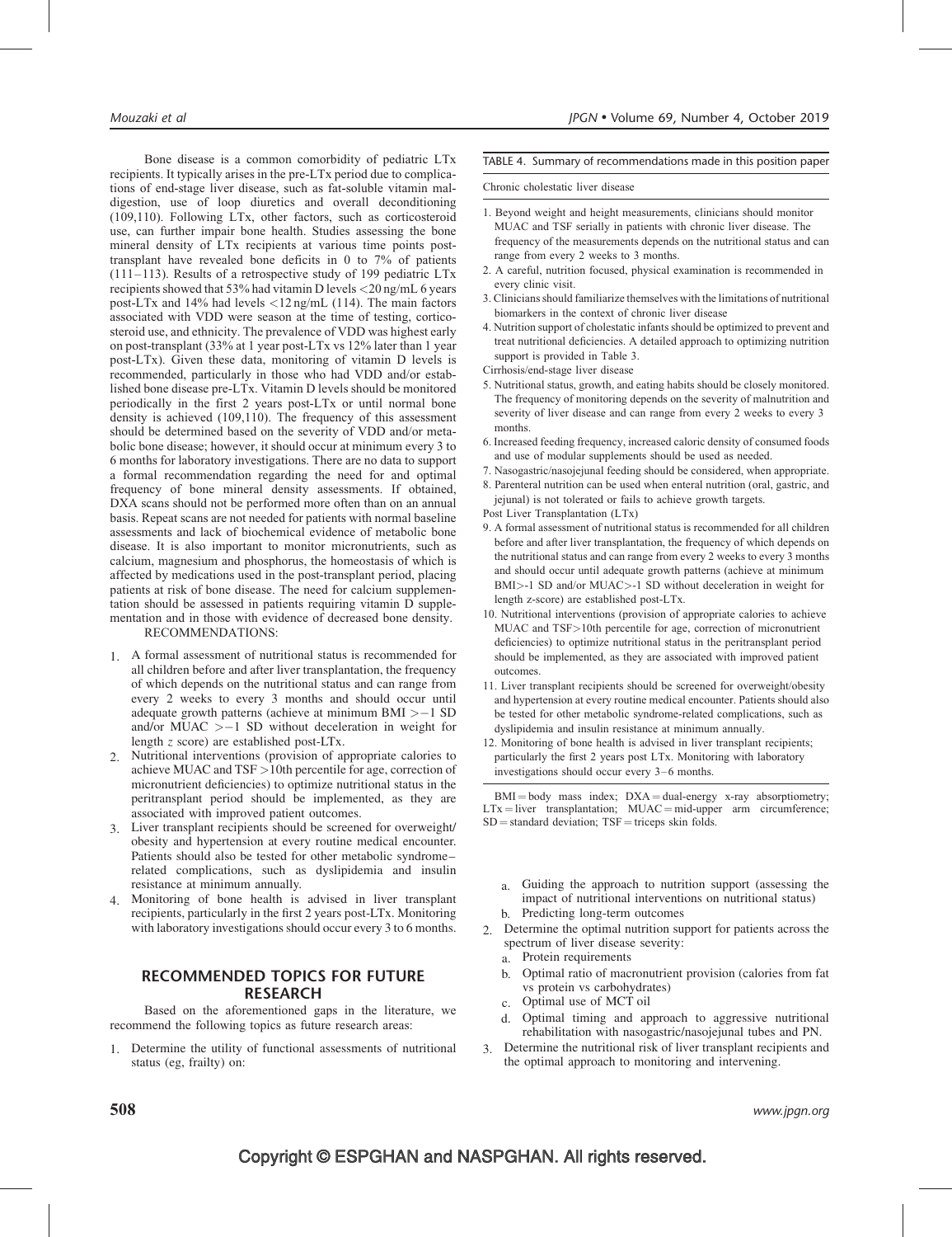### CONCLUSIONS

A focus on growth and development is the cornerstone of pediatric care. Malnutrition is a common complication of cholestasis and cirrhosis. This has the potential to increase morbidity and mortality of individual patients and occurs as a result of multiple overlapping factors, including anorexia, abnormal nutrient metabolism, increased energy expenditure, and malabsorption. Optimizing the nutritional status of children affected by liver disease by ensuring adequate calorie, protein, fat, and micronutrient provision, has the potential to positively impact survival, but also improve development, quality of life, and overall health. Optimal nutritional assessments are multifaceted and must include dietary intake, careful physical examination, anthropometric measurements, functional assessments, and attention to both micro and macronutrient deficiencies. Interventions range from avoidance of prolonged periods of fasting and use of modular supplements (eg, MCT oil supplementation) to more aggressive nutritional support with nasogastric feeds or total PN. Supplementation of micronutrient deficiencies, including fat-soluble vitamins, may prevent further complications of disease. Repeated assessments of growth and nutrition, at a minimum of every 3 months, allow the clinician to further adjust support according to changing needs over time. For children who progress to end-stage liver disease, optimizing nutrition may affect their postliver transplant course. In the future, carefully designed research may help our practice community further improve the health of children with liver disease by validating comprehensive assessment tools, determining ideal monitoring and supplementation practices, and evaluating the risk/benefit of aggressive nutritional interventions, such as the use total parental nutrition.

### ESPGHAN DISCLAIMER

ESPGHAN is not responsible for the practices of physicians and provides guidelines and position papers as indicators of best practice only. Diagnosis and treatment is at the discretion of physicians.

### NASPGHAN DISCLAIMER

The NASPGHAN practice guidelines are evidence-based decision-making tools for managing health conditions. Practice Guidelines include Clinical Practice Guidelines, clinical reports, technical reports, and position statements. They are authorized by the NASPGHAN Executive Council, peer reviewed, and periodically updated.

They are not to be construed as standards of care and should not be construed as establishing a legal standard of care or as encouraging, advocating, requiring, or discouraging any particular treatment. All decisions regarding the care of a patient should be made by the health care team, patient, and family in consideration of all aspects of the individual patient's specific medical circumstances. Although NASPGHAN makes every effort to present accurate and reliable information, these guidelines are provided ''as is'' without any warranty of accuracy, reliability, or otherwise, either express or implied. NASPGHAN does not guarantee, warrant, or endorse the products or services of any firm, organization, or person. Neither NASPGHAN nor its officers, directors, members, employees, or agents will be liable for any loss, damage, or claim with respect to any liabilities, including direct, special, indirect, nor consequential damages, incurred in connection with the guidelines or reliance on the information presented Table 4.

### REFERENCES

1. Mascarenhas MR, Zemel B, Stallings VA. Nutritional assessment in pediatrics. Nutrition 1998;14:105–15.

- 2. Hurtado-Lopez EF, Vasquez-Garibay EM, Trujillo X, et al. Body composition predicts growth in infants and toddlers with chronic liver disease. J Pediatr Gastroenterol Nutr 2017;65:e117–9.
- 3. Stephens K, Escobar A, Jennison EN, et al. Evaluating mid-upper arm circumference Z-score as a determinant of nutrition status. Nutr Clin Pract 2018;33:124–32.
- 4. Zamberlan P, Leone C, Tannuri U, et al. Nutritional risk and anthropometric evaluation in pediatric liver transplantation. Clinics (Sao Paulo) 2012;67:1387–92.
- 5. Secker DJ, Jeejeebhoy KN. How to perform Subjective Global Nutritional assessment in children. J Acad Nutr Diet 2012;112: 424.e6–31.e6.
- 6. Secker DJ, Jeejeebhoy KN. Subjective Global Nutritional Assessment for children. Am J Clin Nutr 2007;85:1083–9.
- 7. Joosten KF, Hulst JM. Nutritional screening tools for hospitalized children: methodological considerations. Clin Nutr 2014;33:1-5.
- 8. Sharma P, Rauf A, Matin A, et al. Handgrip strength as an important bed side tool to assess malnutrition in patient with liver disease. J Clin Exp Hepatol 2017;7:16–22.
- 9. Hager-Ross C, Rosblad B. Norms for grip strength in children aged 4– 16 years. Acta Paediatr 2002;91:617–25.
- 10. Ploegmakers JJ, Hepping AM, Geertzen JH, et al. Grip strength is strongly associated with height, weight and gender in childhood: a cross sectional study of 2241 children and adolescents providing reference values. J Physiother 2013;59:255-61.
- 11. Molenaar HM, Selles RW, Zuidam JM, et al. Growth diagrams for grip strength in children. Clin Orthop Relat Res 2010;468:217–23.
- 12. Lai JC, Feng S, Terrault NA, et al. Frailty predicts waitlist mortality in liver transplant candidates. Am J Transplant 2014;14:1870–9.
- 13. Sinclair M, Poltavskiy E, Dodge JL, et al. Frailty is independently associated with increased hospitalisation days in patients on the liver transplant waitlist. World J Gastroenterol 2017;23:899–905.
- 14. Tapper EB, Finkelstein D, Mittleman MA, et al. Standard assessments of frailty are validated predictors of mortality in hospitalized patients with cirrhosis. Hepatology 2015;62:584–90.
- 15. Derck JE, Thelen AE, Cron DC, et al. Quality of life in liver transplant candidates: frailty is a better indicator than severity of liver disease. Transplantation 2015;99:340–4.
- 16. Lai JC, Covinsky KE, Dodge JL, et al. Development of a novel frailty index to predict mortality in patients with end-stage liver disease. Hepatology 2017;66:564–74.
- 17. Lurz E, Quammie C, Englesbe M, et al. Frailty in children with liver disease: a prospective multicenter study. J Pediatr 2018;194:109.e4– 15.e4.
- 18. Mouzaki M, Ng V, Kamath BM, et al. Enteral energy and macronutrients in end-stage liver disease. JPEN J Parenter Enteral Nutr 2014;38:673–81.
- 19. Carey EJ, Lai JC, Wang CW, et al. A multicenter study to define sarcopenia in patients with end-stage liver disease. Liver Transpl 2017;23:625–33.
- 20. Englesbe MJ, Patel SP, He K, et al. Sarcopenia and mortality after liver transplantation.  $J Am$  Coll Surg 2010;211:271-8.
- 21. Kalafateli M, Mantzoukis K, Choi Yau Y, et al. Malnutrition and sarcopenia predict post-liver transplantation outcomes independently of the Model for End-stage Liver Disease score. J Cachexia Sarcopenia Muscle 2017;8:113–21.
- 22. Kaido T, Ogawa K, Fujimoto Y, et al. Impact of sarcopenia on survival in patients undergoing living donor liver transplantation. Am J Transplant 2013;13:1549–56.
- 23. Masuda T, Shirabe K, Ikegami T, et al. Sarcopenia is a prognostic factor in living donor liver transplantation. Liver Transpl 2014;20:  $401 - 7$
- 24. Lurz E, Patel H, Frimpong RG, et al. Sarcopenia in children with endstage liver disease. J Pediatr Gastroenterol Nutr 2018;66:222–6.
- 25. Mangus RS, Bush WJ, Miller C, et al. Severe sarcopenia and increased fat stores in pediatric patients with liver, kidney, or intestine failure. J Pediatr Gastroenterol Nutr 2017;65:579–83.
- 26. Carpenter A, Ng VL, Chapman K, et al. Predictive equations are inaccurate in the estimation of the resting energy expenditure of children with end-stage liver disease. JPEN J Parenter Enteral Nutr 2017;41:507–11.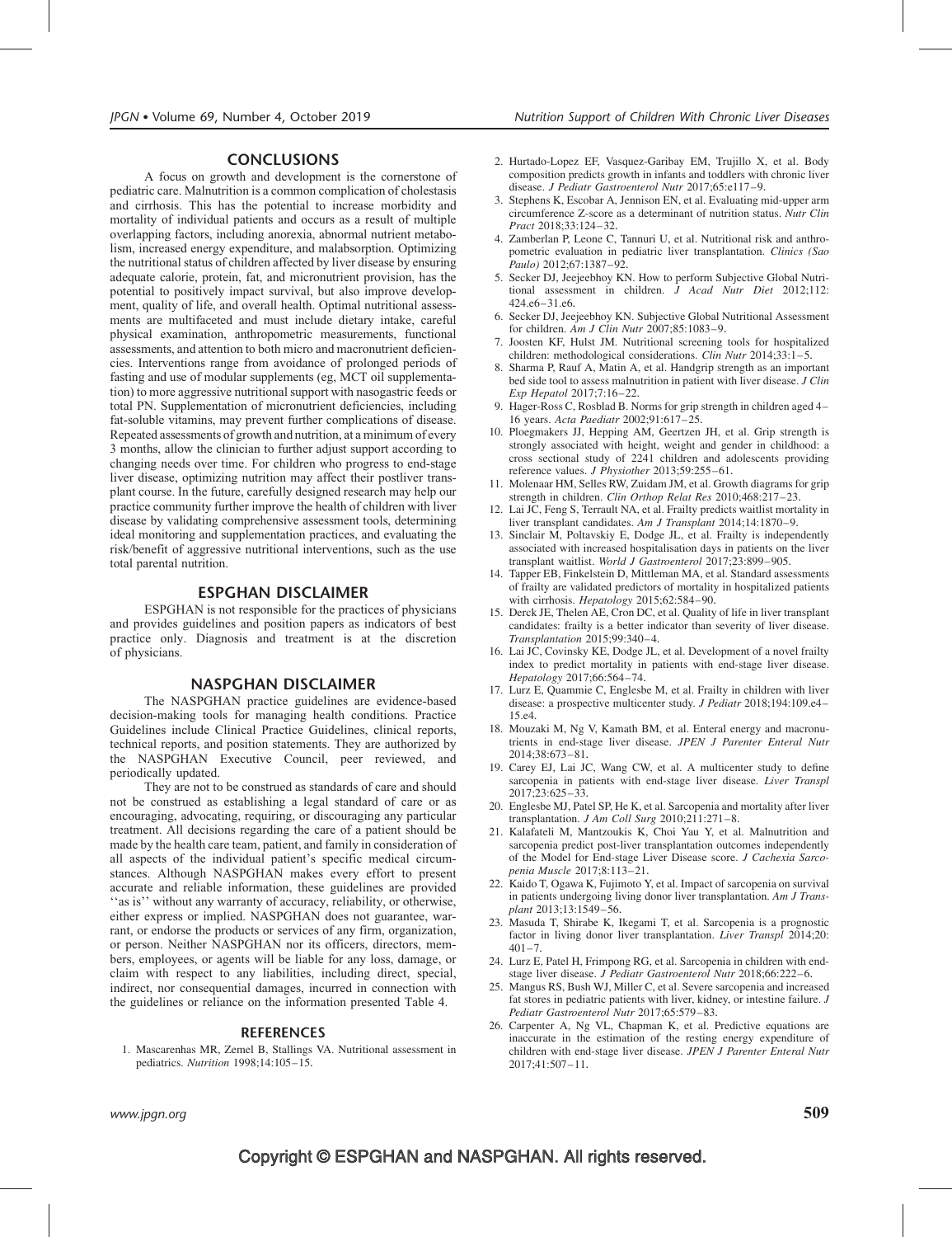- 27. Greer R, Lehnert M, Lewindon P, et al. Body composition and components of energy expenditure in children with end-stage liver disease. J Pediatr Gastroenterol Nutr 2003;36:358–63.
- 28. Rovner AJ, Stallings VA, Piccoli DA, et al. Resting energy expenditure is not increased in prepubertal children with Alagille syndrome. J Pediatr 2006;148:680–2.
- 29. Wasserman D, Zemel BS, Mulberg AE, et al. Growth, nutritional status, body composition, and energy expenditure in prepubertal children with Alagille syndrome. J Pediatr 1999;134:172-7.
- 30. Energy and protein requirements. Report of a joint FAO/WHO/UNU Expert Consultation. World Health Organ Tech Rep Ser 1985;724: 1–206.
- 31. Socha P, Koletzko B, Pawlowska J, et al. Essential fatty acid status in children with cholestasis, in relation to serum bilirubin concentration. J Pediatr 1997;131:700–6.
- 32. Socha P, Koletzko B, Swiatkowska E, et al. Essential fatty acid metabolism in infants with cholestasis. Acta Paediatr 1998;87: 278–83.
- 33. Pettei MJ, Daftary S, Levine JJ. Essential fatty acid deficiency associated with the use of a medium-chain-triglyceride infant formula in pediatric hepatobiliary disease. Am J Clin Nutr 1991;  $53:1217 - 21$ .
- 34. Abdel-Ghaffar YT, Amin E, Abdel-Rasheed M, et al. Essential fatty acid status in infants and children with chronic liver disease. East Mediterr Health J 2003;9:61–9.
- 35. Holman RT. The slow discovery of the importance of omega 3 essential fatty acids in human health. J Nutr 1998;128:427S–33S.
- 36. Pavlovski CJ. Screening for essential fatty acid deficiency in at risk infants. Med Hypotheses 2009;73:910–6.
- 37. Klein S. The myth of serum albumin as a measure of nutritional status. Gastroenterology 1990;99:1845–6.
- 38. Bettler J, Roberts KE. Nutrition assessment of the critically ill child. AACN Clin Issues 2000;11:498–506.
- 39. Taylor RM, Dhawan A. Assessing nutritional status in children with chronic liver disease. J Gastroenterol Hepatology 2005;20:1817–24.
- 40. Feranchak AP, Gralla J, King R, et al. Comparison of indices of vitamin A status in children with chronic liver disease. Hepatology 2005;42:782–92.
- 41. Peres WAF, Chaves GV, Gonçalves JCS, et al. Vitamin A deficiency in patients with hepatitis C virus-related chronic liver disease. Br J Nutr 2011;106:1724–31.
- 42. Chaves GV, Peres WA, Goncalves JC, et al. Vitamin A and retinolbinding protein deficiency among chronic liver disease patients. Nutrition 2015;31:664–8.
- 43. Sokol RJ, Guggenheim MA, Heubi JE, et al. Frequency and clinical progression of the vitamin E deficiency neurologic disorder in children with prolonged neonatal cholestasis. Am J Dis Child 1985;139: 1211–5.
- 44. Landrieu P, Selva J, Alvarez F, et al. Peripheral nerve involvement in children with chronic cholestasis and vitamin E deficiency. A clinical, electrophysiological and morphological study. Neuropediatrics 1985;16:194–201.
- 45. Alvarez F, Landrieu P, Feo C, et al. Vitamin E deficiency is responsible for neurologic abnormalities in cholestatic children. J Pediatr 1985;107:422–5.
- 46. Sokol RJ, Butler-Simon N, Heubi JE, et al. Vitamin E deficiency neuropathy in children with fat malabsorption. Studies in cystic fibrosis and chronic cholestasis. Ann N Y Acad Sci 1989;570:156–69.
- 47. Sokol RJ. Assessing vitamin E status in childhood cholestasis. J Pediatr Gastroenterol Nutr 1987;6:10–3.
- 48. Sokol RJ. Vitamin E status in cholestasis. J Pediatr 1988;112:324–5.
- 49. Roda J, Rocha P, Nobre S, et al. Vitamin E deficiency in children with chronic liver disease. J Pediatr Gastroenterol Nutr 2016;62:772.
- 50. Ford L, Farr J, Morris P, et al. The value of measuring serum cholesterol-adjusted vitamin E in routine practice. Ann Clin Biochem 2006;43:130–4.
- 51. Sokol RJ, Heubi JE, Iannaccone ST, et al. Vitamin E deficiency with normal serum vitamin E concentrations in children with chronic cholestasis. N Engl J Med 1984;310:1209–12.
- 52. Mager DR, McGee PL, Furuya KN, et al. Prevalence of vitamin K deficiency in children with mild to moderate chronic liver disease. J Pediatr Gastroenterol Nutr 2006;42:71–6.
- 53. Strople J, Lovell G, Heubi J. Prevalence of subclinical vitamin K deficiency in cholestatic liver disease. J Pediatr Gastroenterol Nutr 2009;49:78–84.
- 54. Chongsrisawat V, Ruttanamongkol P, Chaiwatanarat T, et al. Bone density and 25-hydroxyvitamin D level in extrahepatic biliary atresia. Pediatr Surg Int 2001;17:604–8.
- 55. Heubi JE, Hollis BW, Tsang RC. Bone disease in chronic childhood cholestasis. II. Better absorption of 25-OH vitamin D than vitamin D in extrahepatic biliary atresia. Pediatr Res 1990;27:26–31.
- 56. Sokol RJ, Farrell MK, Heubi JE, et al. Comparison of vitamin E and 25-hydroxyvitamin D absorption during childhood cholestasis. J Pediatr 1983;103:712–7.
- 57. Fisher L, Fisher A. Vitamin D and parathyroid hormone in outpatients with noncholestatic chronic liver disease. Clin Gastroenterol Hepatol  $2007:5:513-20.$
- 58. Karakochuk CD, Barr SI, Boy E, et al. The effect of inflammation on serum zinc concentrations and the prevalence estimates of populationlevel zinc status among congolese children aged 6–59 months. Eur J Clin Nutr 2017[Epub ahead of print].
- 59. Gibson RS, Hess SY, Hotz C, et al. Indicators of zinc status at the population level: a review of the evidence. Br J Nutr 2008;99(suppl 3):S14–23.
- 60. Goksu N, Ozsoylu S. Hepatic and serum levels of zinc, copper, and magnesium in childhood cirrhosis. J Pediatr Gastroenterol Nutr 1986;5:459–62.
- 61. Mager DR, Wykes LJ, Roberts EA, et al. Mild-to-moderate chronic cholestatic liver disease increases leucine oxidation in children. J Nutr 2006;136:965–70.
- 62. Dobbins JW, Binder HJ. Effect of bile salts and fatty acids on the colonic absorption of oxalate. Gastroenterology 1976;70:1096–100.
- 63. Yuksekkaya HA, Cakir M, Tumgor G, et al. Nutritional status of infants with neonatal cholestasis. Dig Dis Sci 2008;53:803-8.
- 64. Da Silva FV, Ferri PM, Nascentes Queiroz TC, et al. Nutritional evaluation of children with chronic cholestatic disease. J Pediatr (Rio J) 2016;92:197–205.
- 65. Mattar RH, Azevedo RA, Speridiao PG, et al. [Nutritional status and intestinal iron absorption in children with chronic hepatic disease with and without cholestasis]. J Pediatr (Rio J) 2005;81:317–24.
- 66. Argao EA, Specker BL, Heubi JE. Bone mineral content in infants and children with chronic cholestatic liver disease. Pediatrics 1993;91:1151–4.
- 67. Samra NM, Emad El Abrak S, El Dash HH, et al. Evaluation of vitamin D status bone mineral density and dental health in children with cholestasis. Clin Res Hepatol Gastroenterol 2018;42:368–77.
- 68. Loomes KM, Spino C, Goodrich NP, et al. Bone density in children with chronic liver disease correlates with growth and cholestasis. Hepatology 2019;69:245–57.
- 69. Shneider BL, Magee JC, Bezerra JA, et al. Efficacy of fat-soluble vitamin supplementation in infants with biliary atresia. Pediatrics 2012;130:e607–14.
- 70. Socha P, Skorupa E, Pawlowska J, et al. beta-Carotene deficiency in cholestatic liver disease of childhood is caused by beta-carotene malabsorption. J Pediatr Gastroenterol Nutr 2010;51:106–9.
- 71. Chin SE, Shepherd RW, Thomas BJ, et al. The nature of malnutrition in children with end-stage liver disease awaiting orthotopic liver transplantation. Am J Clin Nutr 1992;56:164–8.
- 72. Young S, Kwarta E, Azzam R, et al. Nutrition assessment and support in children with end-stage liver disease. Nutr Clin Pract 2013;28: 317–29.
- 73. Uauy R, Calderon F, Mena P. Essential fatty acids in somatic growth and brain development. World Rev Nutr Diet 2001;89:134–60.
- 74. Shen YM, Wu JF, Hsu HY, et al. Oral absorbable fat-soluble vitamin formulation in pediatric patients with cholestasis. J Pediatr Gastroenterol Nutr 2012;55:587–91.
- 75. Sokol RJ, Butler-Simon N, Conner C, et al. Multicenter trial of dalpha-tocopheryl polyethylene glycol 1000 succinate for treatment of vitamin E deficiency in children with chronic cholestasis. Gastroenterology 1993;104:1727–35.
- 76. Argao EA, Heubi JE, Hollis BW, et al. d-Alpha-tocopheryl polyethylene glycol-1000 succinate enhances the absorption of vitamin D in chronic cholestatic liver disease of infancy and childhood. Pediatr Res 1992;31:146–50.